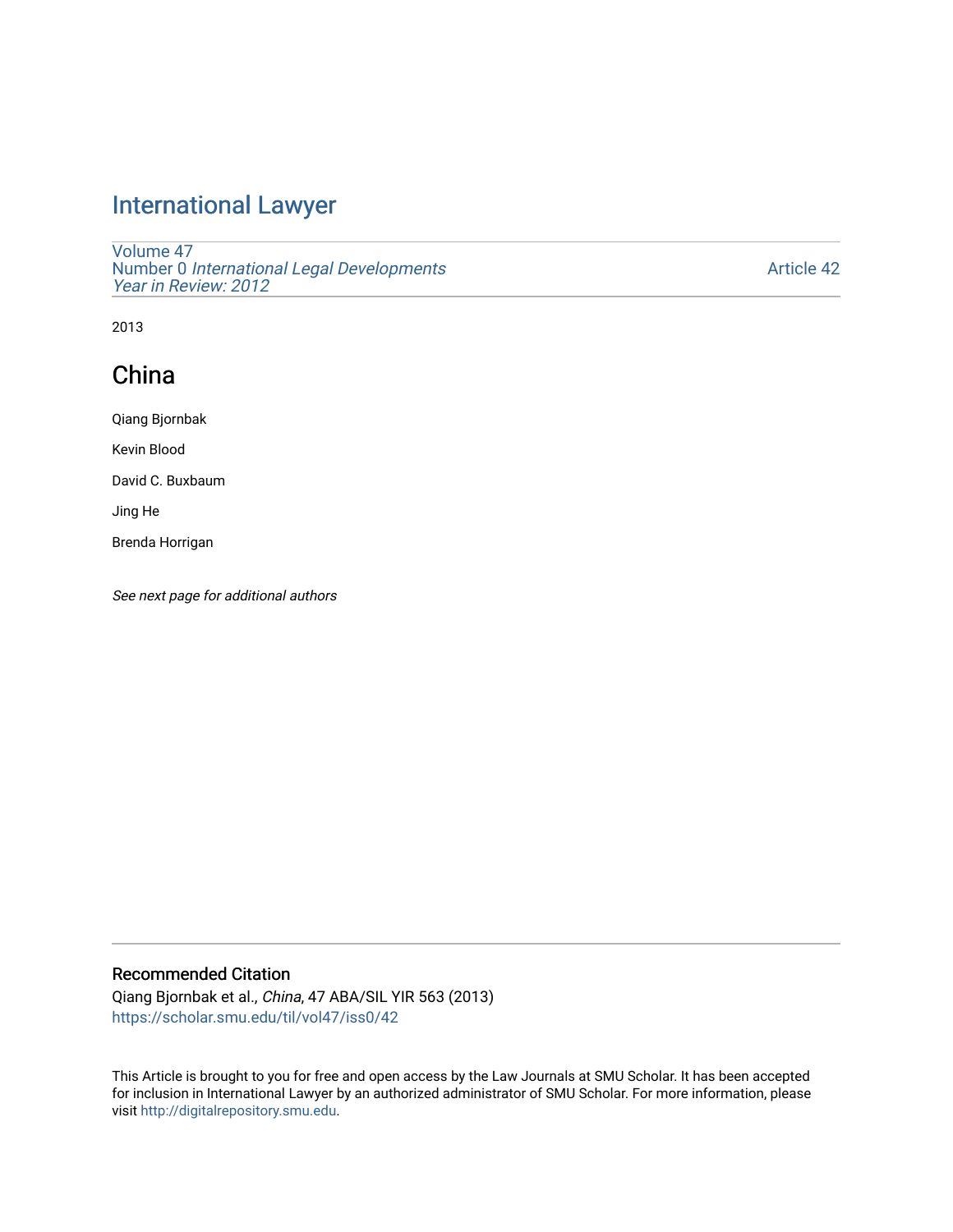## China

## Authors

Qiang Bjornbak, Kevin Blood, David C. Buxbaum, Jing He, Brenda Horrigan, Jianwen Huang, Wesley Pang, Adria Warren, and Tracy (Min) Wu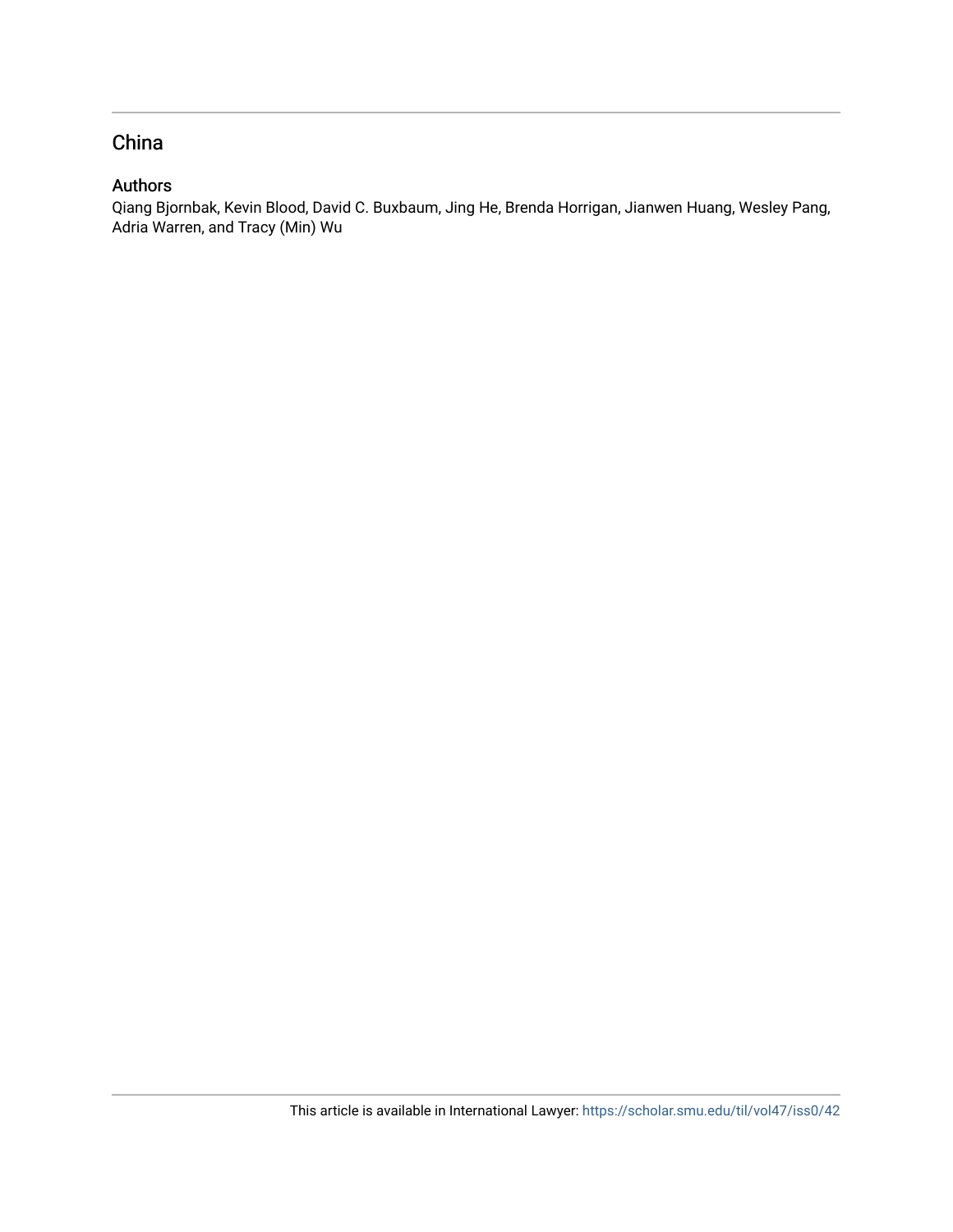## **China**

**QIANG BJORNBAK, KEVIN BLOOD, DAVID C.** BUXBAUM, JING **HE,** BRENDA HORRIGAN, **JIANWEN HUANG, WESLEY PANG, ADRIA WARREN, AND** TRAcY **(MIN) Wu\***

This article reviews legal developments in China during 2012.1

#### **I.** Intellectual **Property Review\*\***

In 2012, an unprecedented number of laws, judiciary guidelines, and regulations in the intellectual property (IP) field were in the process of being drafted, debated, or reviewed, covering copyrights, patents, trademarks, secondary liability of ISPs, IP abuse, and Internet counterfeiting. In addition, the "iPad" trademark case received significant attention, symbolizing the importance foreign companies now place on Chinese IP.

#### **A.** COPYRIGHT LAw AMENDMENT

The Copyright Law Amendment received the most public attention among all the IP legislative changes in 2012. The National Copyright Administration of China **(NCAC)** initiated the amendments in late 2011 and, after six months of research and consultation, released the first draft of the Copyright Law Amendment<sup>2</sup> on March 31, 2012. There was immediate controversy as local music artists and writers focused on statutory licenses that allegedly diminished their rights and harmed their copyright interests.<sup>3</sup>

**<sup>\*</sup>** The views expressed in this article reflect the individual authors' respective analysis and do not reflect the views of the authors' employers or of the authors as a group. The authors are identified at the beginning of their respective sections. Kevin Blood, December 2012 **J.D.** at Sandra Day O'Connor College of Law; Wesley Pang, an attorney with Shearman **&** Sterling LLP; and Adria Warren, an attorney with Foley **&** Lardner LLP, edited this article.

**<sup>1.</sup>** For developments during **2011,** see *Ying* Deng et al., *China,* 46 **INr'L LAw. 517** (2012). For developments during 2010, see Jordan Brandt et al., *China, 45* Ir'L **LAW. 487** *(2011).*

**<sup>\*\*</sup>** Jing He, a partner with AnJie Law Firm (Beijing).

<sup>2.</sup> Zh6ng Hud R~n Min Gong *H6* Gu6 Zhil Zub Quin Fa *(Xiii* Gai Cao An)

<sup>(</sup>中華人民共和國著作權法 (修改草案)) [Copyright Law of the People's Republic of China (Revised Draft)] (promulgated **by** the Nat'l Copyright Admin., Mar. 2012) *(China), available at* http://www.ncac.gov.cn/cms/ html/309/3502/201203/740608.html.

*<sup>3.</sup> China to Fix Copyigbt Law Draft Amendment,* **CHINADAILY** (May **19,** 2012, **11:07** AM), http-//www. chinadaily.com.cn/bizchina/2012-05/19/content\_15337482.htm.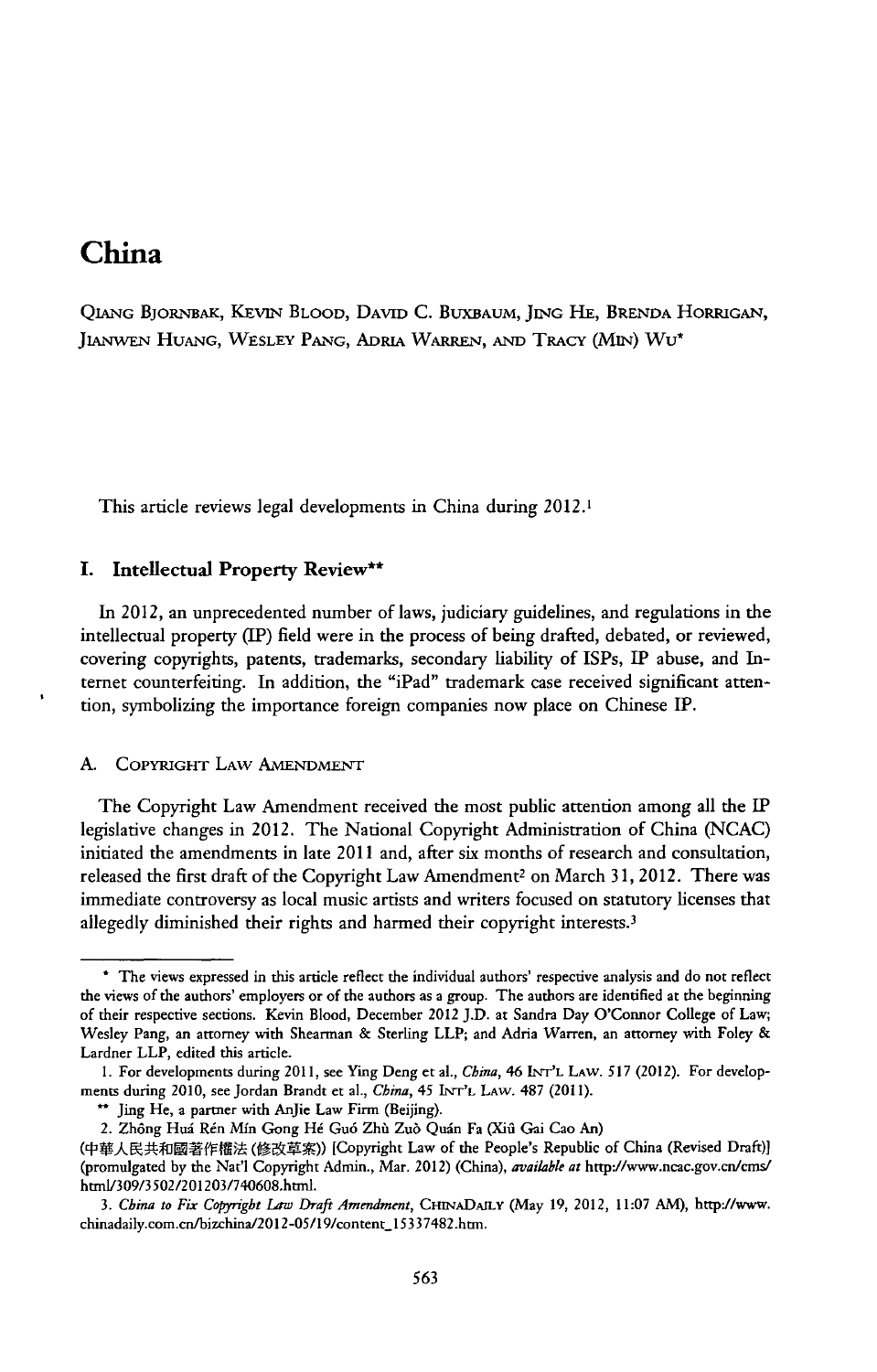One article allowed producers to use music works to produce other audio work without license from the copyright owner three months after the audio work is published. Another article allowed radio and television studios to broadcast a published work without license from the copyright owner. For writers, written work that has appeared in print may **be** reprinted or digested as an abstract or reference without license from the author. Licenses must be received from publishers with exclusive right of publication or from producers when broadcasting a video work.

The amendments detailed the scope of protection including subject matter and terms, copyright ownership in various situations, rights limitations, the exercise of rights, technological measures for protection and rights management information, enforcement measures for rights protection, and dispute resolutions. Public feedback has mostly been in response to statutory licensing, collective copyright management organizations, network service providers' review obligations, non-exclusive license's legal liabilities, damages compensation, and copyright registration.

The second draft of the Copyright Law Amendment<sup>4</sup> has extensive changes, including twenty-two articles amended in substance and three new articles. Given the uproar, unsurprisingly, many of the changes addressed the concerns raised **by** local communities, especially those raised **by** local music artists. **A** controversial article on a statutory license to use music works for audio records has been removed and changes have been made to the provisions regarding collective copyright management. The **NCAC** has completed its final draft **by** the end of 2012, and has submitted it to the State Council Legislative Affairs Office **(SCLAO)** for further review.

## B. **PROPOSED PATENT LAw AMENDMENTS**

China's State Intellectual Property Office **(SIPO)** initiated a new round of patent law amendments this year.<sup>5</sup> The proposed amendment, if passed without change, will strengthen the administrative enforcement of patent infringement remedies and expand the powers of the same agency.6

The proposed amendments include a provision to effectuate the decisions on invalidity proceedings upon the issuance of a decision. Invalidity decisions will come into effect when the decision is publicly announced **by** the Patent Administration under the State Council. This will allow local intellectual property offices (IPOs) to conclude administrative enforcement proceedings without waiting for the end of a judicial review. Another proposed amendment includes the addition of a ban on any retroactive effects of invalidity

*<sup>4.</sup> See* Zh6ng Hui R~n **Min** Gong **H6** Gu6 Zhis Zu6 Quin Fa (Xifi Gai Cao An **Di** r Gao) (中華人民共和國著作權法 (修改草案第二稿)) [Copyright Law of the People's Republic of China (Second Revised Draft)] (promulgated **by** the Nat'l Copyright Admin., June **6,** 2012) *(China), available at* http://www. ncac.gov.cn/cms/htmV309/3502/201207/759779.html.

*<sup>5.</sup>* Zh6ng Hui Rin Min Gong **H6** Gu6 Zhuin Li Fa (Xii Zhbng) (@@ R MiJE **(2008 \$iE))** [Patent Law of the People's Republic of China **(2008** Amendment)] (promulgated **by** the Standing Comm. Nat'l People's Cong., Dec. **28, 2008,** effective Oct. **1, 2009)** (China), *available at* http://english.sipo.gov.cn/ laws/lawsregulations/201101/t20110119\_566244.html.

**<sup>6.</sup>** Zhuin Li Fa Xifi Gai Cao an (Zhing Qii **Yi Jian Gao) Tiio W6n Dul Zhio**

<sup>(</sup>专利法修改草案 (征求意见稿) 条文对照) [The Provisions of the Patent Law Amendment Bill (Draft)] (promulgated **by** the State Intellectual Prop. Office, Aug. **9,** 2012) *(China), available at* http://www.sipo.gov. cn/tz/gz/201208/PO20120810275509917855.doc.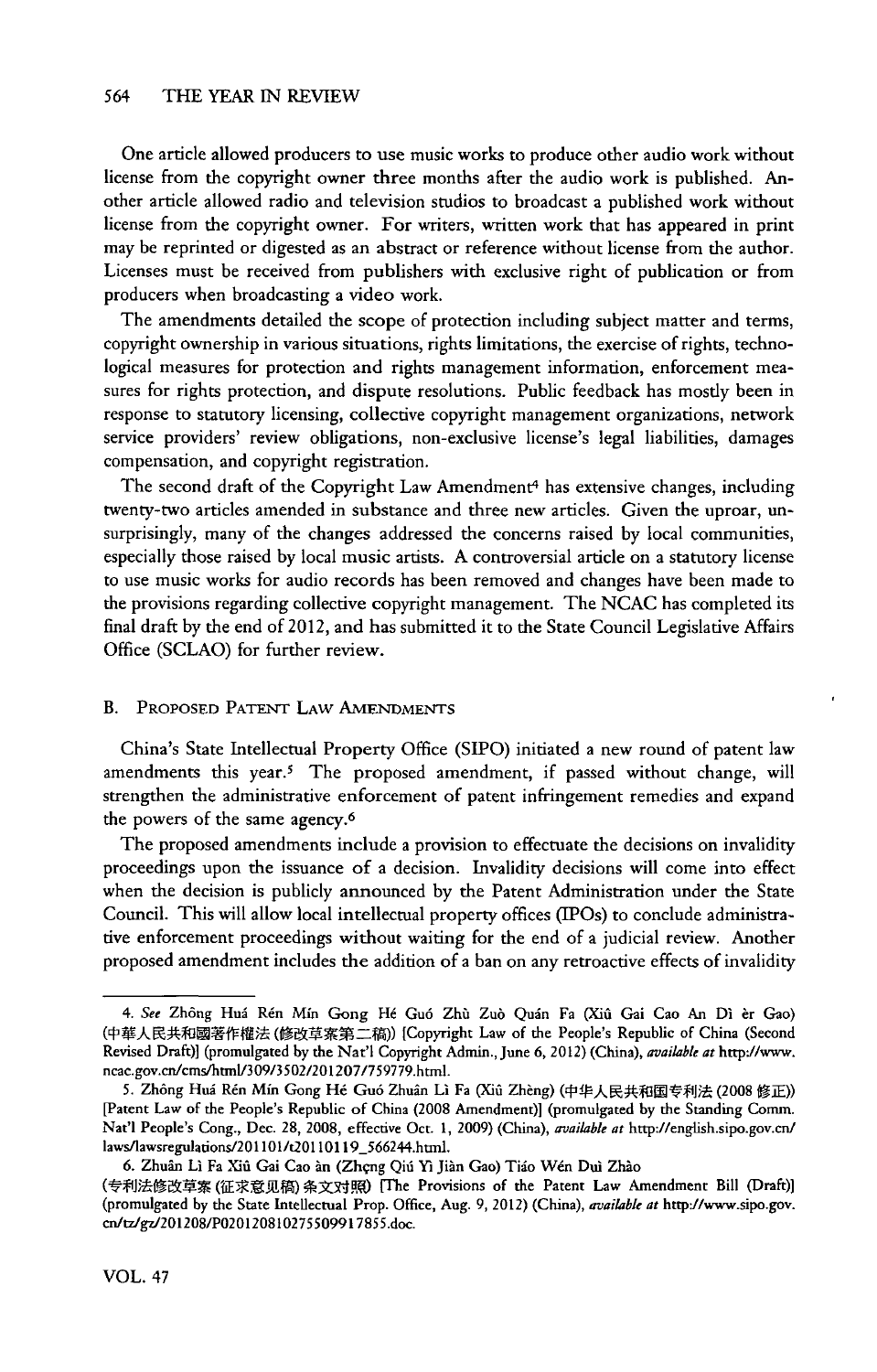decisions on penalties that have already been complied with or compulsorily executed. The two proposed amendments seek to make administrative enforcement more effective while preventing disputes over past judgments or penalties.

Other amendments include greater powers for **SIPO** to punish infringers and award damages. The power of awarding damages, if granted **by** the legislature, will be significant as no other administrative agency has such powers in enforcing trademark rights or copyright. **SIPO** is also asking for powers through the draft amendment to investigate and order infringers to stop infringing acts and to confiscate, or destroy, infringing products or special production equipment.

In addition, the proposed amendments seek to increase evidence-gathering powers for plaintiffs. The proposed amendments grant SIPO powers to penalize parties who refuse to cooperate with investigations or otherwise impede **SIPO** in their performance.

SIPO's proposal has generated a huge amount of attention among the IP community.

#### **C. CIVIL PROCEDURE** LAw **AMENDMENT**

The reform of the China Civil Procedure Law (CPL) will have a significant impact on IP enforcement. The amendment to the **CPL7** was passed **by** China's National People Congress **(NPC)** on August **31,** 2012, and will take effect on January **1, 2013.** It includes over one hundred reforms to the current civil enforcement system. In general, the reforms introduce more flexibility for parties to resolve disputes efficiently and establish provisions for the effective enforcement of court decisions.8

One of the important changes relates to preliminary injunctions, previously only allowed for copyright, patent, and trademark cases. The new law makes the remedies available for all types of civil cases, including unfair competition and trade secret cases. Parties can seek court orders to require a party to act (or not act) to ensure execution of future court judgments or to prevent further damages. IP holders may well expect that the wider use of preliminary injunction **by** the Chinese courts will substantially free judges from the extreme caution they have had about using this remedy in IP cases.

The new amendments also require that all judgments be made available to the public and that every decision state the reasoning and grounds.

Procedurally, these amendments point to increased sophistication in Chinese **IP** lawsuits. Courts may appoint outside experts to authenticate electronic evidence. Parties may also employ external consultants in the authentication process or even to evaluate the authenticator's judgment. To encourage more witness evidence, the amendment stipulates that the losing party must pay the costs incurred **by** the witnesses.<sup>9</sup>

The changes also strengthen enforcement. Courts may compel entities that manage stocks, mutual funds, and bonds to fully cooperate with the courts in enforcing judgments

<sup>7.</sup> Zhông Huá Rén Mín Gòng Hé Guó Mín Shì Sù Sòng Fa (中華人民共和國民事訴訟法) [Civil Procedure Law of the People's Republic of China} (promulgated **by** the Standing Comm. Nat'l People's Congress, Aug. **31,** 2012, effective Jan. **1, 2013)** (China), *available at* http://www.iolaw.org.cn/showLaws.asp?id=31495.

<sup>8.</sup> For more analysis of this subject, see Ariel Ye, *Insight into China's Revision on Civil Procedure Law*, WOLTERS KLUWER (Oct. 18, 2012), http://law.wkinfo.com.cn/document/showarticle?sysLang=zh\_CN& free=0&showType=&collection=article&aid=NJAwMDAwMDQ2NjY%3D&searchKeys=&bid=&lang=en-**Us.**

**<sup>9.</sup>** *Id.*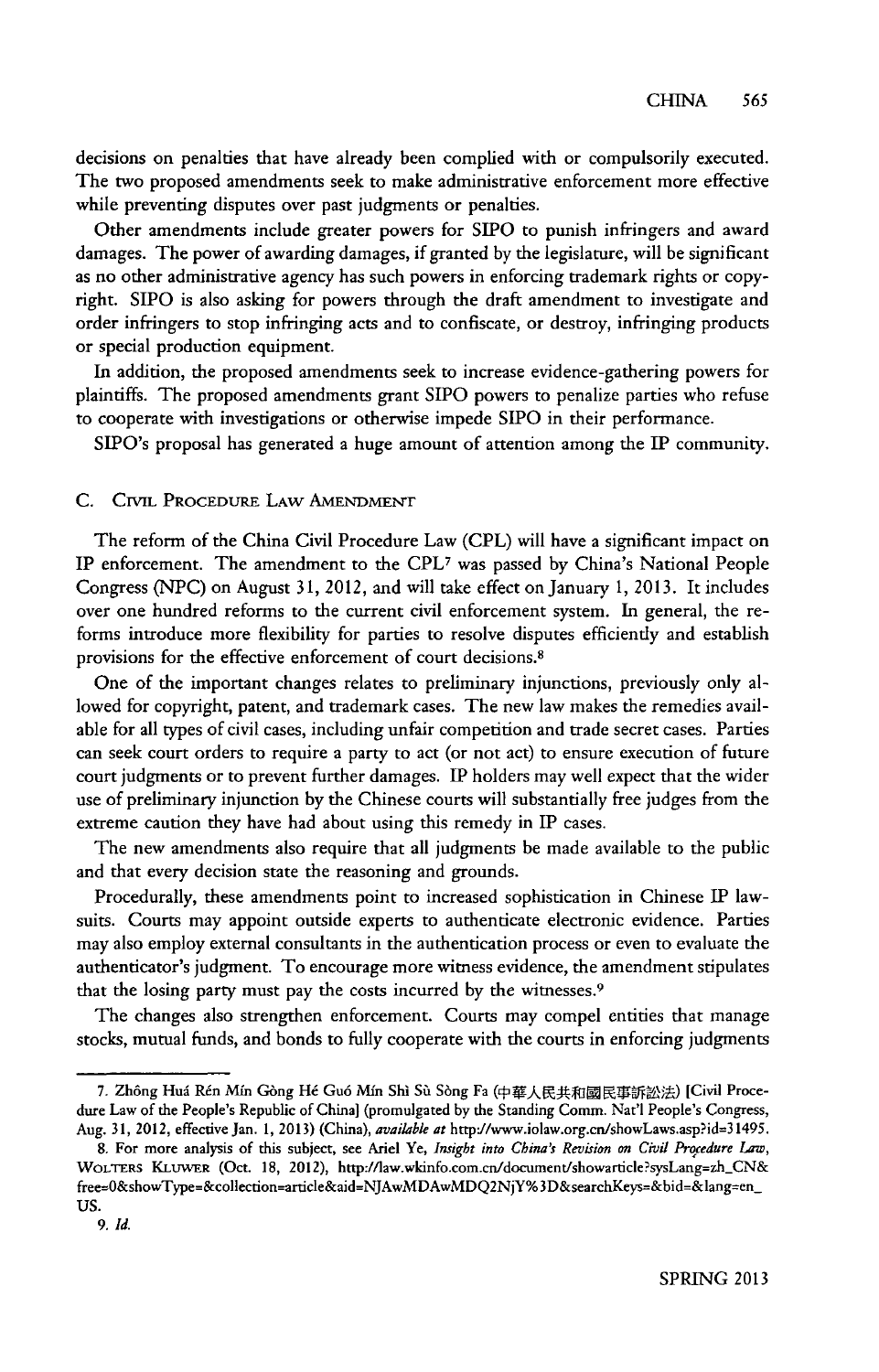relevant to such activities. This will help parties collect damages from IPR infringers and increase the effectiveness of court enforcement.

Finally, prosecutors have been given powers to supervise the process of executing court orders, which means prosecutors may intervene when courts fail to properly execute judgments.

### **D. DRAFT EMPLOYMENT INVENTION REGULATIONS**

**SIPO** issued its draft of "Employment Invention Regulations" for public comments on November 12, 2012.10

The concept of employment invention has long existed in the Chinese patent law **sys**tem. According to the explanatory note it issued, **SIPO** proposes to enact this regulation to fulfill a legislative agenda aimed at increasing commercialization of patented technologies. The draft regulations focus on inventor remuneration.

The draft regulations revived some controversial debates:

- **(1)** The Chinese Patent Law allows employers to use contracts or company rules to define what levels of awards and remuneration should be paid to inventors. The draft regulation, however, introduces some constraints on this process. For example, some provisions require companies to disclose the profitability of each invention to the inventors and to take into account the profitability contribution from each invention.
- *(2)* Under the draft regulations, companies would be required to respond to any declaration of non-service invention **by** employees within two months. Failure to respond will result in presumption of consent.
- **(3)** The draft regulations require companies to consider individual inventors' contribution to inventions in determining award and remuneration.
- (4) Both trade secrets and software appear to be a subject matter of the draft regulations. It is hard to imagine how companies can effectively divide profits related to these IP areas and compensate every involved employee based on individual contribution.

SIPO seems determined to impose a variety of obligations over companies, R&D institutions, and universities to ensure inventors receive the incentives. SIPO may quickly put forward the draft to the State Council for review and approval, after which the regulations will become the law.

#### **E. PRECEDENTS ISSUED BY SUPREME COURT IN ADJUDICATING** IP **PROSECUTION**

The Supreme People's Court of China **(SPC)** has been taking a proactive approach in setting precedent for lower courts to adjudicate IP cases even though precedent is not binding as in common law jurisdictions. The **SPC** issued its 2011 **IP** Case Report announcing thirty-four guiding precedents with detailed analysis. In particular, twenty-two of the cases were dedicated to judiciary review of decisions made **by** the Trademark Reex-

<sup>10.</sup> Zhí Wù Fâ Míng Tiáo Lì Cao An (職務發明條例草案) [Service Invention Bill (Draft)] (promulgated by **the** State **Intellectual Prop.** Office, **Dec. 3, 2012) (China),** *availabk at* **http-//www.sipo.gov.cn/tz/gz/2012 11/ P020121112538168422871.doc.**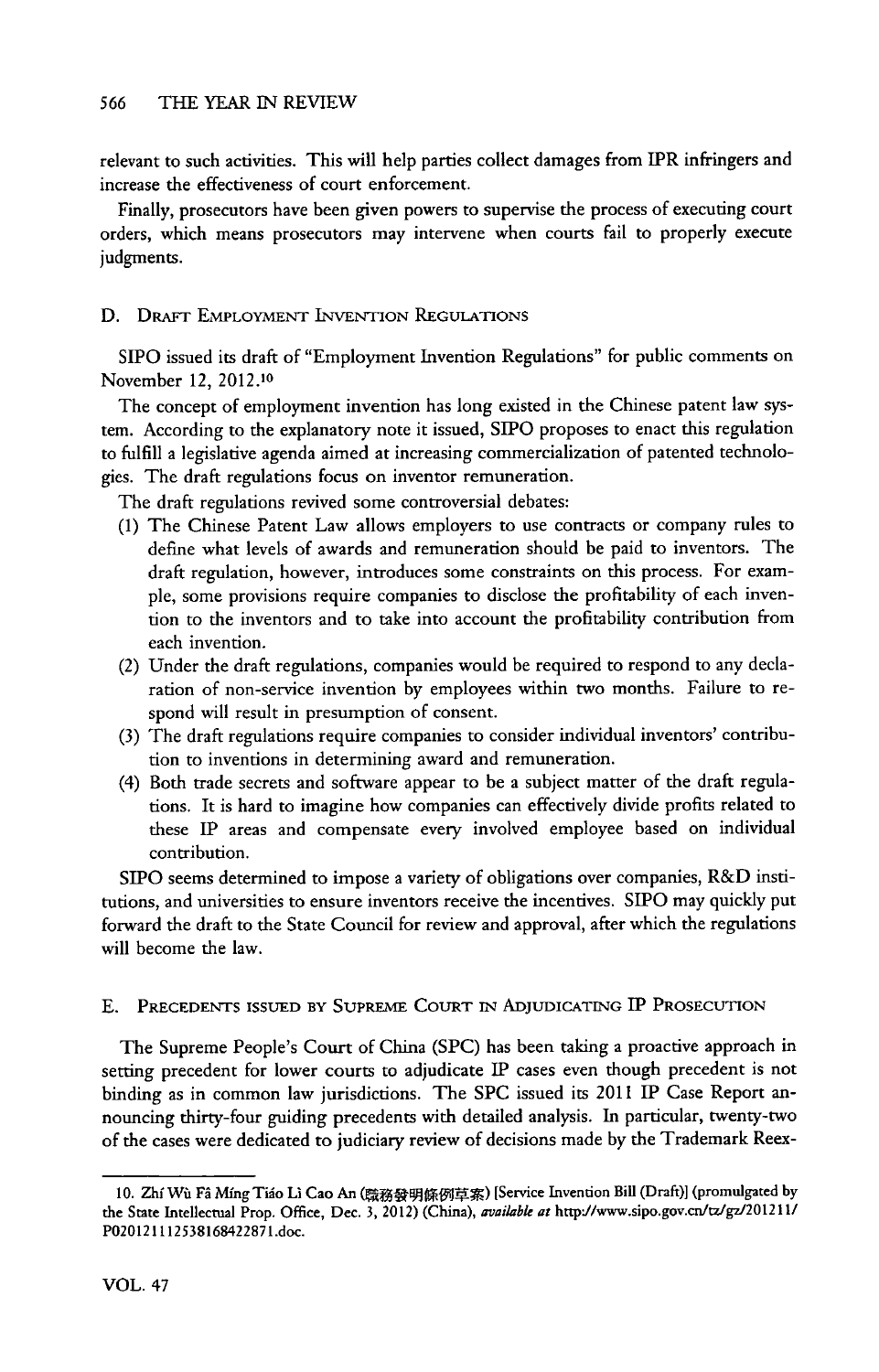amination and Appeal Board (TRAB) and the Patent Review Board (PRB). The decisions reshaped how lower courts adjudicated IP cases. Some key highlights:

Citing the Seiko *Epson v. PRB* case, the **SPC** disagreed with SIPO's practice and reversed claim amendments, holding that patent applicants are entitled to either narrow or broaden the scope for claims.

Under the guiding precedents, judges can now review evidence previously unseen **by** the Trademark Office (TMO) or the TRAB. The **SPC** further **held** that the presence of a descriptive element does not necessarily negate the distinctiveness of a trademark, and thus, the mark may still be registered if the relevant public can recognize the source of the goods. The **SPC** stressed that the TMO's Classification Chart could not **be** the sole basis for determining the similarity of goods, and instead, judges should determine similarity using the likelihood of confusion as the key principal.

The **SPC** officially endorsed non-infringement declaratory actions for all kinds of IP claims. This expands declaratory judgments from just patent and trademark cases to copyright and other types of IP cases.

## F. **SUPREME CoURT's** DRAFr **JUDICIAL INTERPRETATION OVER** ISP LiABITrrY **FOR COPYRIGHT INFRINGEMENT**

In April 2012, the **SPC** released a draft Judicial Interpretation **(J)** regarding the infringement of rights of transmission over information networks.I" The JI marked a great step in embracing internationally accepted standards and advanced the relevant rules and regulations to meet changing realities and challenges brought about **by** rapid technological developments. This **JI** has been approved and released at the end of 2012.

The **JI** lays out clearer rules that courts use to test and determine infringement and secondary liability. ISPs have no liability if they merely provide the basic network services like automatic access, automatic transmission, information hosting, search, linking, and point-to-point technology. But ISPs that have fault and "jointly commit" infringement will bear joint and several liability.

The JI uses a "know or should have known" standard to determine liability of ISPs. Rules similar to a "red flag" standard are incorporated to determine constructive knowledge of ISPs. The draft II also provides rules regarding what kind of takedown notices are deemed sufficient. The draft JI clearly requires that ISPs promptly remove or block links to pirated content after receiving takedown notices. An earlier version sets a twenty-fourhour standard, but a more recent version is said to require ISPs to take actions to the extent necessary. **If** this stays true, **it** means some copyright owners may be able to ask the ISPs to remove time-sensitive content immediately.

It is notable that the Beijing Higher People's Court is currently circulating a draft judiciary guideline to deal with ISP's liability in e-commerce cases. This **JI** is not nationally binding but will have significant impact on the courts' adjudicating ISP's liability in online transactions.

**<sup>11.</sup>** Zul Gio R6n Min Fa Yuin Jiii Wang **Lub** Zhii Zu6 **Quin** Bao **Hii** Si Fa Jil **Shi**

<sup>(</sup>最高人民法院就网络著作权保护司法解释) [The Supreme People's Court on the *Judicial Interpretation of Internet Copyight Prorection],* **SU. PEOPLE'S CT. PEOPLE's REP.** CHINA (Apr. 22, 2012, **10:36 PM), http://www.court. gov.cn/xwzx/fyxw/zgrmfyxw/201204/t20120422\_176202.htm.**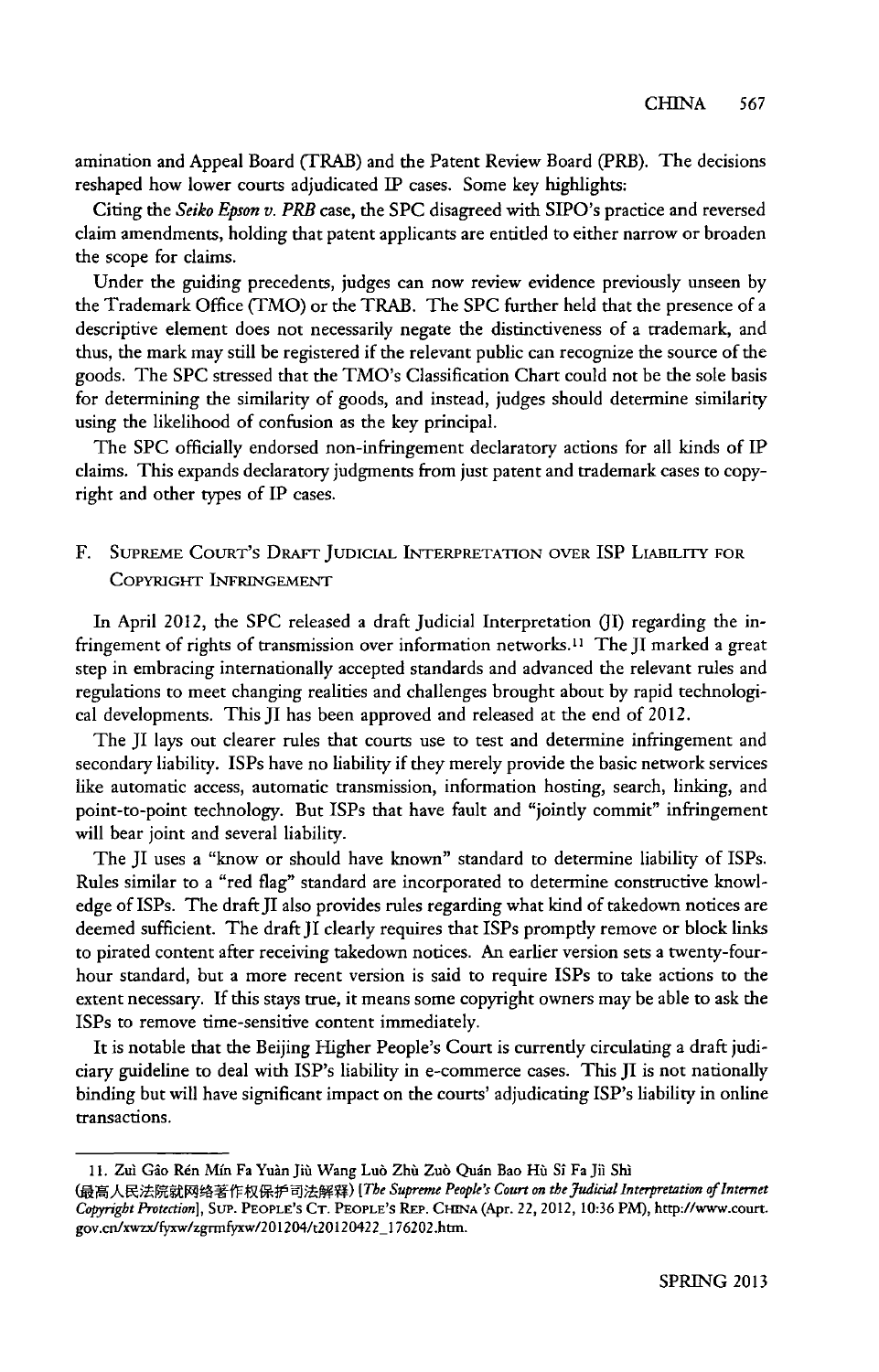#### *G.* TRADEMARK LAW UPDATE

China is in the midst of updating its Trademark Law, and a draft was submitted to the **SCLAO** over a year ago. The State Council officially approved its draft proposals and the **NPC** may ratify the amendments as soon as mid-December 2012. While the latest version is not publicly available for review, a senior government official recently revealed some details in state media. 12 The key content is consistent with what *The Year in Review* reported in **2011,13** including:

- \* Expanding trademark subject matters to include sounds, smell, colors, and moving objects;
- Allowing trademark applications to cover goods in multiple classes;
- \* Imposing requirements to determine eligible opposition filers;
- \* Addressing bad faith trademark applications and abuse of well-known trademarks. This will be a significant aspect to watch for in this amendment as many foreign brands suffer seriously from trademark squatting problems in China; and
- \* Regarding contributory infringement and unauthorized use of trademarks in trade names and product names as infringement.

It remains to be seen whether China can effectively deter repeated infringement and bad faith filings and respond to the fast-growing online counterfeiting problems through the trademark law amendment.

#### **II.** China's New Exit-Entry Administration Law\*

The Exit-Entry Administration Law of the People's Republic of China (New Law)<sup>14</sup> consolidates and replaces the Law on Entry and Exit Administration of Foreigners and the Law on Entry and Exit Administration of Chinese Citizens (Existing Laws). The New Law addresses the problems of illegal entry, illegal stay, and illegal employment in China. It also is designed to improve Chinese immigration law to meet the needs of current economic development. The New Law takes effect on July **1, 2013.**

## **A. NEW "TALENTED" VISA CATEGORY AND** PERMANENT **RESIDENT STATUS (GREEN** CARD)

Article 16 of the New Law introduces a "talented visa" category for the first time.<sup>15</sup> This special visa category is used to attract foreign capital and talent. The specific qualifications required for this visa category are to be set **by** agency implantation rules. At the

<sup>12.</sup> Zhang Zhao, *Revisions Give Trademark Law More Teeth,* **CHINADAILY** (Nov. **16,** 2012, **6:18 AM), http://** www.chinadaily.com.cn/cndy/2012-11/16/content\_1 5934407.htn.

*<sup>13.</sup> See* Ying Deng et al., *supra* note **1,** at **518-19.**

**<sup>\*</sup>** Qiang Bjornbak, an attorney with the Law Offices of Qiang Bjornbak.

<sup>14.</sup> Zhông Huá Rén Mín Gòng Hé Guó Chû Jìng Rù Jìng Guan Li Fa (中华人民共和国出境人境管理法) [Exit-Entry Administration Law of the People's Republic of China] (promulgated **by** the Standing Comm. Nat'l People's Congress, June **30, 2012,** effective July **1, 2013)** (China) [hereinafter *Erit-Entry], available at* http//www.lawinfochina.com/display.aspx?lib=law&id=10183&CGid=.

*<sup>15.</sup> Id.* art. **16.**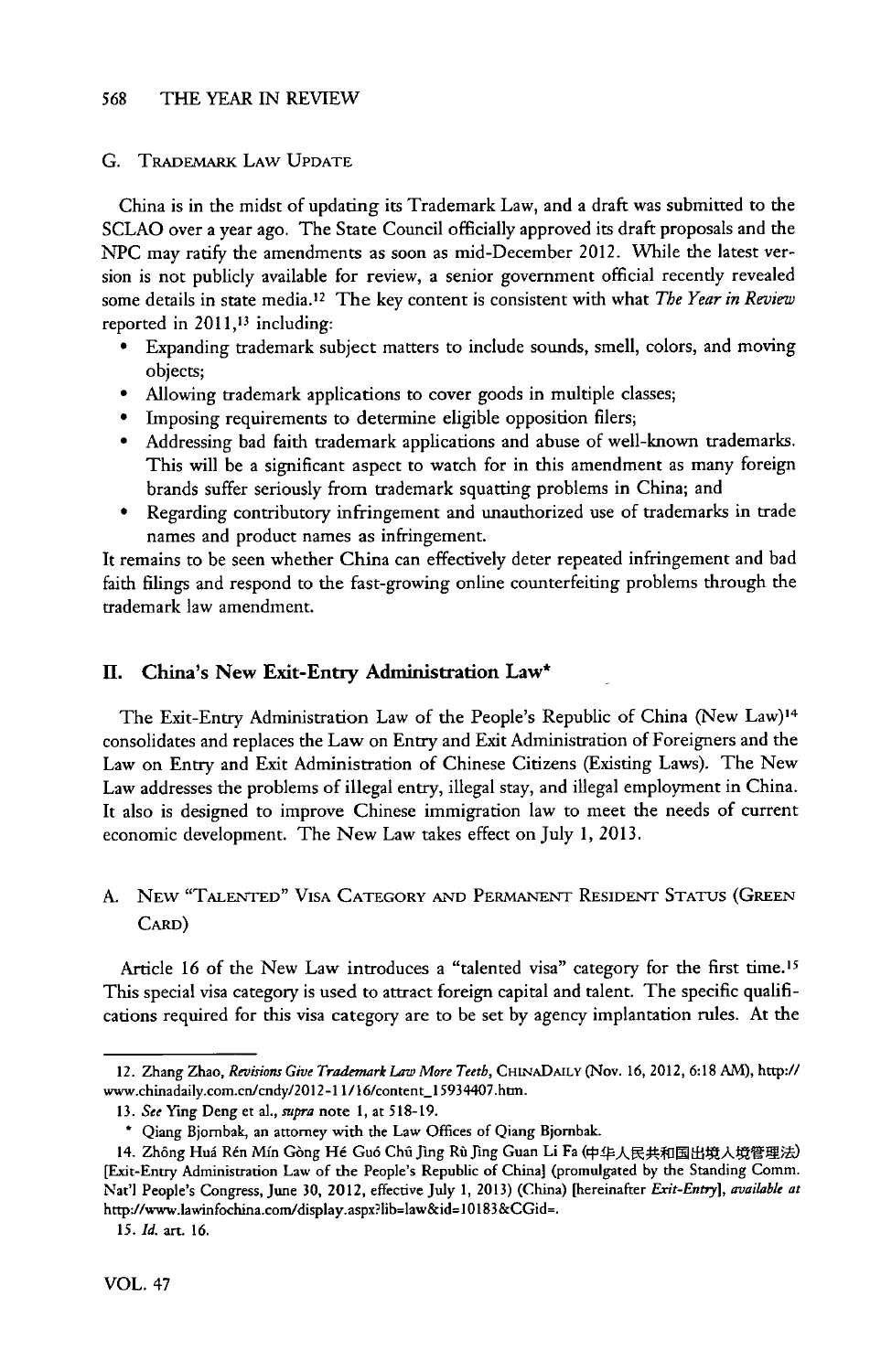time being, the criteria for Chinese permanent resident status might shed light on the qualifications for a talented visa.16

Article 47 of the New Law<sup>17</sup> empowers the Ministry of Public Security Bureau to grant permanent resident status to foreigners who have made outstanding contributions to China. Future implementation rules will clarify the qualifications of "outstanding contributions," set quotas or targets for the number of green cards, and help increase the number of permanent resident permits granted to foreigners.

#### B. BioMETRic **DATA**

Article 30 of the New Law<sup>18</sup> also requires foreigners who apply for resident permits to provide their fingerprints and "other biometric data" to the Public Security Bureau (PSB).

#### **C. RESIDENCE PERMIT**

According to Article **30** of the New Law, a work-related resident permit will be valid for a minimum of ninety days (half of the current **180** day period), up to a maximum of five years. The non-work related resident permit remains with the original period of **180** days to five years. The New Law intends to more stringently scrutinize and regulate workrelated residency.

#### **D.** HARSHER **PUNISHMENT FOR VIOLATORS**

Article 78 of the New Law<sup>19</sup> imposes a fine of ¥500 a day to a maximum of ¥10,000 or a detention of five to fifteen days for those illegally staying in China. Any foreigner who illegally works in China will be fined **V5000** to V20,000, and under certain circumstances, such alien may be detained from five to fifteen days.<sup>20</sup> The New Law imposes harsher penalties on employers to tackle the problems of illegal employment. Employer fines are **YIO,000** for each foreigner illegally employed, up to a maximum of Y100,000.21 Any illegal gain resulting from such employment will also be confiscated. Additionally, employers will be responsible for committing visa fraud if they provide false invitation letters or other visa application documents. Such employers will be fined from **V5000** to **V10,000** if the employers are individuals, or **Y10,000** to **V50,000** if the employers are entities. 22 Employer illegal gains will be confiscated, and employers will be held responsible for deportation expenses.<sup>23</sup>

**<sup>16.</sup>** Measures for the Administration of Examination and Approval of Aliens' Permanent Residence in China (promulgated **by** the Ministry of Public Security and the Ministry of Foreign Affairs, Aug. **15,** 2004, effective Aug. **15,** 2004).

**<sup>17.</sup>** *Exit-Entry, supra* note 14, art. 47.

*<sup>18.</sup> Id.* art. **30.**

**<sup>19.</sup>** *Id.* art. **78.**

*<sup>20.</sup> Id.* art. **80.**

*<sup>21.</sup> Id.*

*<sup>22.</sup> Id.*

**<sup>23.</sup>** *Id.* arts. **71-72, 80.**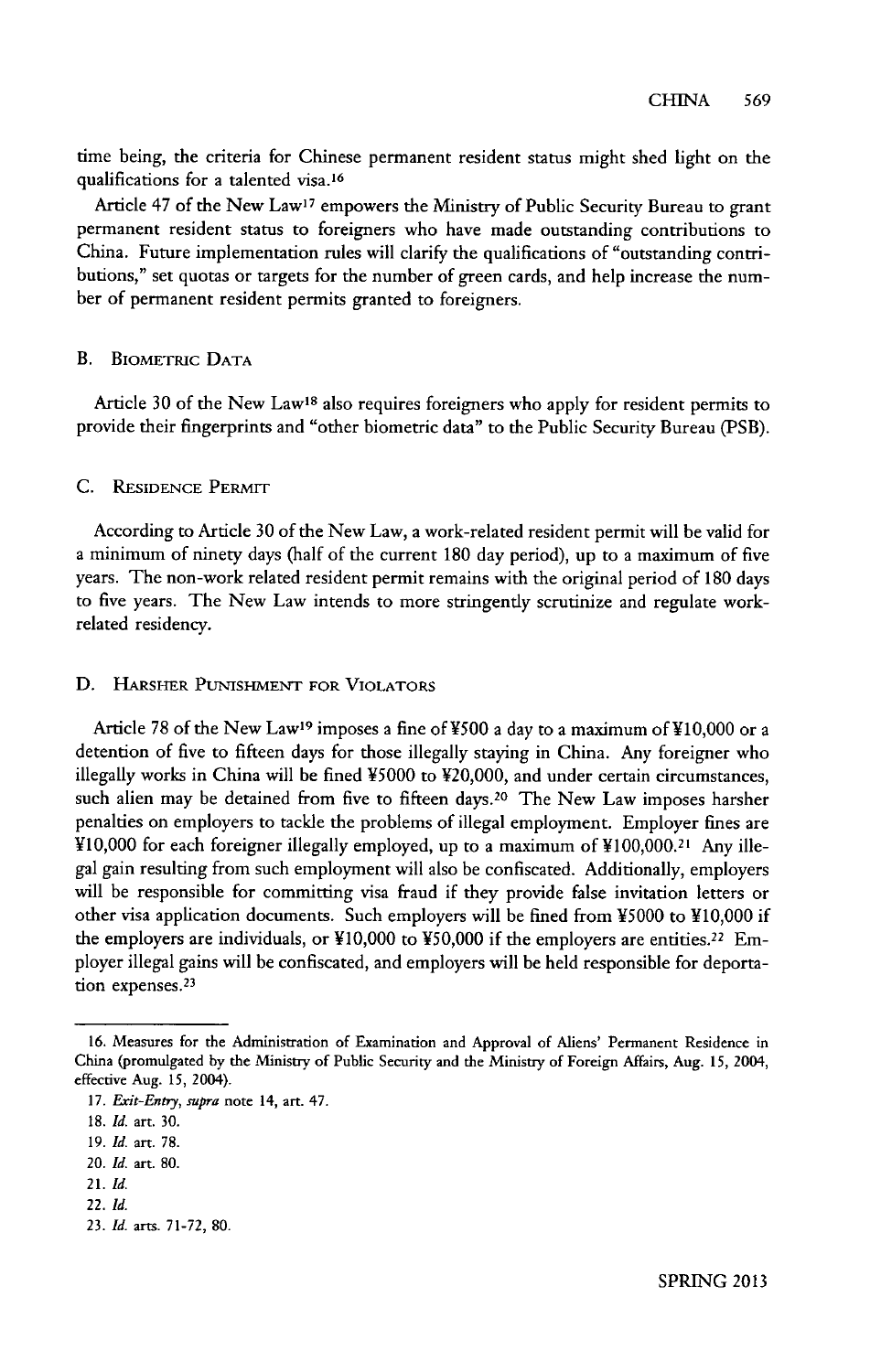#### **E.** VOLUNTARY DEPARTURE, DEPORTATION, **5-10** BAR

Article **81** of the New Law24 subjects foreigners to voluntary departure within a specified time if they violate China's laws and regulations and are deemed "unsuitable" to stay in China. Article **62** of the New LaW25 further provides that a foreigner who fails to depart the country timely under a voluntary departure order or stays and works **in** China illegally will be subject to involuntary removal and a one to five year bar on re-entry. Moreover, the Ministry of Public Security can deport a foreigner and impose a ten-year bar on re-entry if the foreigner commits severe violations still short of a criminal violation. <sup>26</sup>

In short, the New Law seeks to enhance the administration of China's immigration law **by** imposing more severe penalties on those who violate Chinese entry and exit laws. Time will tell the effectiveness of these changes.

#### m. **The iPad Case\***

In 2012, the iPad trademark case dominated headlines in China. In July, the Higher People's Court of Guangdong announced a settlement with Apple paying **US \$60** million for the rights to the iPad trademark in China.27 To many legal experts, this case was one of the most obvious examples of the wrongful use of extra-legal judicial coercion **by** the **High** Court in Guangdong, pressuring Apple to settle **its** case against Proview, so as to acquire trademarks it had already purchased.28

#### **A. BACKGROUND**

The Proview Group, founded **by** Yang Rongshan (Yang), also known as Yang Long San, Rowell, consists of several corporations that were listed on the Hong Kong Stock Exchange, including Proview International Holdings Limited; Proview Electronics (Taiwan) Co., Ltd., a Taiwan company; and Proview Technology (Shenzhen) Co., a Shenzhen company. Yang is the Chairman and **CEO** of Proview International and is the legal representative of both Proview Electronics and Proview Technology.<sup>29</sup>

According to the complaint, the Proview Group owned trademark registrations for iPad in eight jurisdictions before **Apple** launched its iPad on April **3,** 2010. IP Application Development Limited, a specialty corporation set up **by** Apple, entered into an agreement in December **2009** with Proview International Holdings Limited and Proview Electronics

<sup>24.</sup> *Id.* art. **81.**

**<sup>25.</sup>** *Id.* art. **62.**

*<sup>26.</sup> Id.* **art. 81.**

**<sup>\*</sup>** David **C Buxbaum, an attorney with Anderson & Anderson LLP.**

**<sup>27.</sup>** Melanie Lee **&** Samuel Shen, Apple Pays **\$60** Million to Settle China iPad Trademark Dispute, Reuters (uly 2, 2012, 2:01 PM), http://www.reuters.com/article/2012/07/02/us-apple-china-idUSBRE861043201 **20702.**

**<sup>28.</sup>** David **C.** Buxbaum, *Rule ofLaw in China: The Falling Trajectory, 2012* **J. AM. CHAMBER COM. IN HONG KONG** 22, **22-27.**

**<sup>29.</sup> Apple Inc., IP Application Dev. Ltd. v. Proview Int'l Holdings Ltd., Proview Electronics Co. Ltd.,** Proview Tech. (Shenzhen) Co., Ltd, Yang Long-San, Rowell, Yoke Tech. (Shenzhen) Co. Ltd., **HCA 739/** 2010 **(High** Ct. Hong Kong Special Admin. Region July 14, 2011), at *2-3, available at* **http-J/www. arnasonfaktor.is/files/ProviewHongKongDecision\_71526201 1.PDF.**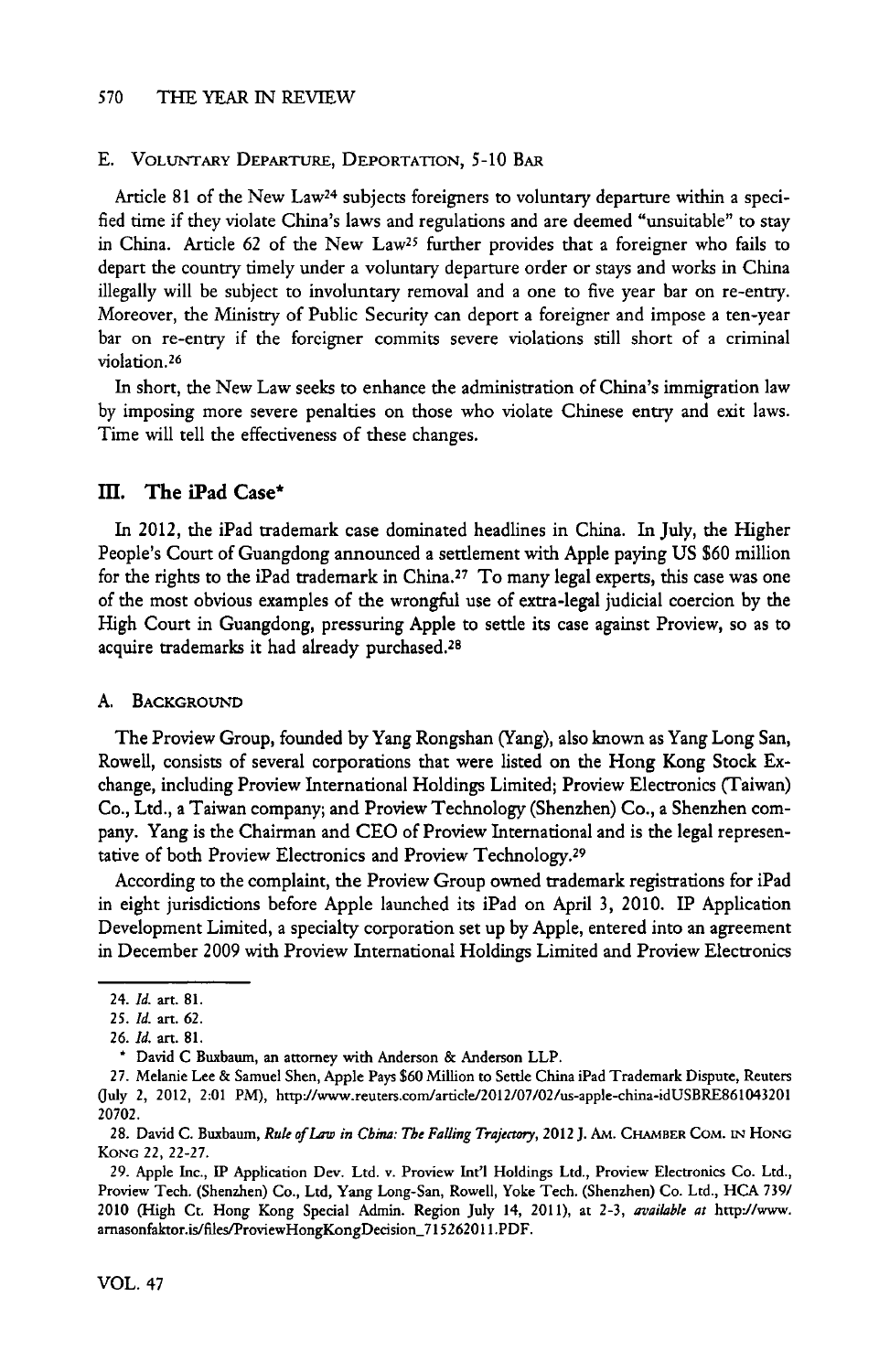**Co.** Ltd., who "agreed to sell, transfer and assign trademarks to IP Application for *£35,000* (the Agreement)."30 Two trademark registrations in China, registration numbers *1590557* and 1682310, were included in the Agreement (the Subject Trademarks).<sup>31</sup>

The Agreement and attending trademark assignments executed on December **23, 2009,** expressly and falsely stated that Proview Electronics Co. Ltd. was the proprietor of the Subject Trademarks. In January **2010,** it was discovered that the Subject Trademarks were registered in the name of Proview Technology (Shenzhen) Co. Ltd. (Proview Shenzhen). On March 24, *2010,* Apple and IP Application wrote to Proview Technology requesting transfer of the Subject Trademarks. Proview refused.<sup>32</sup>

The Proview Group's financial difficulties began to emerge early in 2010 when the trading of Proview Holdings's shares were suspended **by** the Hong Kong Stock Exchange, and China Minsheng Banking froze assets of Proview Shenzhen. Because of these actions, Apple and IP Application commenced suit in Hong Kong and Shenzhen against Proview Shenzhen and others.<sup>33</sup>

#### B. **HONG KONG LITIGATION:** *Apple v. Proview,* **HCA739/2010**

Before commencing these suits, the Proview Group had given several assurances to Apple and IP Application that it would not transfer the Subject Trademarks; however, "searches revealed that contrary to its undertakings, Proview Shenzhen had in fact lodged applications with the TMO to transfer the China Trademarks to Yoke Technology on **7** May 2010."34 Pursuant to application **by** Apple and IP Application, the Hong Kong court granted injunctive relief to preserve the China Trademarks. Judge Poon of the Hong Kong court, in confirming the injunction, distilled the essence of this case succinctly:<sup>35</sup>

Here, the conduct of all the defendants demonstrate that they have combined together with the common intention of injuring Apple and IP Application **by** acting in breach of the Agreement. Proview Holdings, Proview Electronics, and Proview Shenzhen, all clearly under Yang's control, have refused to take any steps to ensure compliance with the Agreement so that the China Trademarks are properly assigned or transferred to IP Application. Instead, they attempt to exploit the situation as a business opportunity for Proview Group **by** seeking an amount of **[US \$]10,000,000** from Apple.<sup>36</sup>

The court found that the defendants Proview International, Proview Electronics, Proview Technology, Yang, and Yoke Technology engaged in a conspiracy to the detriment of **Ap**ple and IP Application. The court further held: **"A** contract for valuable consideration to

*<sup>30.</sup> Id.* at *4;* see also Limited Assignment of the Trade Marks in China Between Proview Electronics Co. **&** IP Application Development, art. 1 (Dec. **23, 2009)** (on file with author) [hereinafter Limited Assignment of Trade Marks).

**<sup>31.</sup>** Limited Assignment of Trade Marks, *supra* note **30,** sched. **A.**

*<sup>32.</sup> Apple Inc.,* No. **HCA 739/2010,** at *5.*

<sup>33.</sup> *Id.* at 6; (2010) Shenzhongfa Minsan Chuzi di 208, 233 Hao ((2010) 深中法民三初字第208, 233号) [(2010) the 208th and 233rd Decisions of First Instance **by** the Third Civil Tribunal of the Intermediate Court of Shenzhen City].

*<sup>34.</sup> Apple Inc.,* No. **HCA 739/2010,** at **7.**

*<sup>35.</sup> Id.* at 14, **16-17.**

*<sup>36.</sup> Id.* at **11.**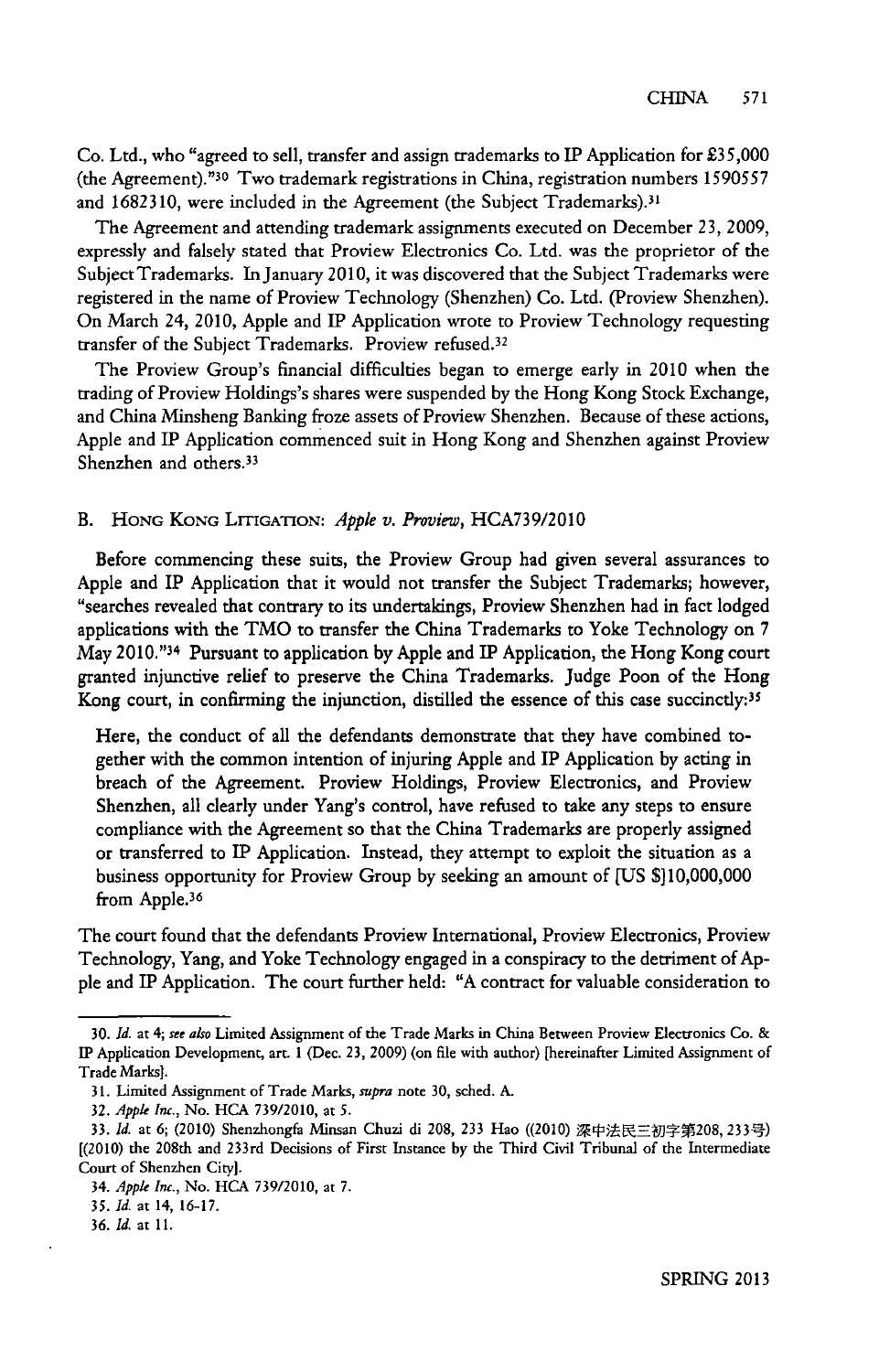transfer a subject matter passes a beneficial interest **by** way of property in that subject matter if the contract is one of which a court of equity will decree specific performance and the vendor becomes in equity a trustee for the purchaser of the subject matter."37

#### **C.** CAiFoRNIAN LITIGATION

Proview Electronics Co. and Proview Technology, Inc. further commenced suit **in** the Superior Court of the state of California against Apple and IP Application for fraud-intentional misrepresentation, fraud-concealment, fraudulent inducement, and unfair competition.38 While admitting that the Proview Group entered into an agreement with IP Application to purchase the Subject Trademarks, it alleged that the **IP** Application refused to state the nature of its business and that it was deceived because IP Application said that **it** would not compete with the Proview Group. This case is still pending.

#### **D. SHENZHEN LITIGATION**

Apple and IP Application also sued Proview in the Shenzhen Intermediate Court, which issued a decision on November **17,** 2011, stating:

According to the laws and regulations of our country, one has to deal with the relevant procedures when they sign a contract on transferring the ownership of trademarks with the owner. The plaintiff-IP Application signed the contract on transferring the ownership of trademarks in this case with Proview Electronics Co. Limited and the prima facie agent relationship with the defendant is untenable. Therefore, in that the litigation claims **by** the plaintiff lack a factual basis and legal evidence, we reject them.39

The court rejected the claims and ordered the two plaintiffs to undertake litigation fees of *V45,600.* The court further said:

Because not all the parties took part in the negotiating process; the defendant and Proview are different independent legal entities; Proview Electronics Co. Limited is the only unit that is authorized to conclude a contract on transferring the ownership of trademarks and concluding contracts. Therefore, we cannot consider that Proview's behavior is a collective act.<sup>40</sup>

The court studiously ignored the General Principles of Civil Law, Article **66,** which provides: **"If** a principle is aware that a civil act is being executed in his name but fails to repudiate it, his consent shall be deemed to have been given."<sup>4</sup> ' Furthermore, Article **66** also states: **"If** an agent and a third party in collusion harm the principle's interests, the

**<sup>37.</sup>** *Id.* at **9.**

**<sup>38.</sup>** Proview Elecs. Co. Ltd. v Apple, Inc., No. **1-12-CV-219219** (Cal. Super. Ct. Feb. **17,** 2012).

<sup>39. (2010)</sup> Shenzhongfa Minsan Chuzi di 208, 233 Hao ((2010) 深中法民三初字第208, 233号) [(2010) the 208th and 233rd Decisions of First Instance **by** the Third Civil Tribunal of the Intermediate Court of Shenzhen City].

<sup>40.</sup> *Id.*

<sup>41.</sup> Gông Wù Yuán Fa Dí Yî Bân Yuán Zé (公務員法的一般原則) [General Principles of the Civil Law of the People's Republic of China] (promulgated **by** Standing Comm. Nat'l People's Cong., Apr. 12, **1986,** effective Jan. **1, 1987).**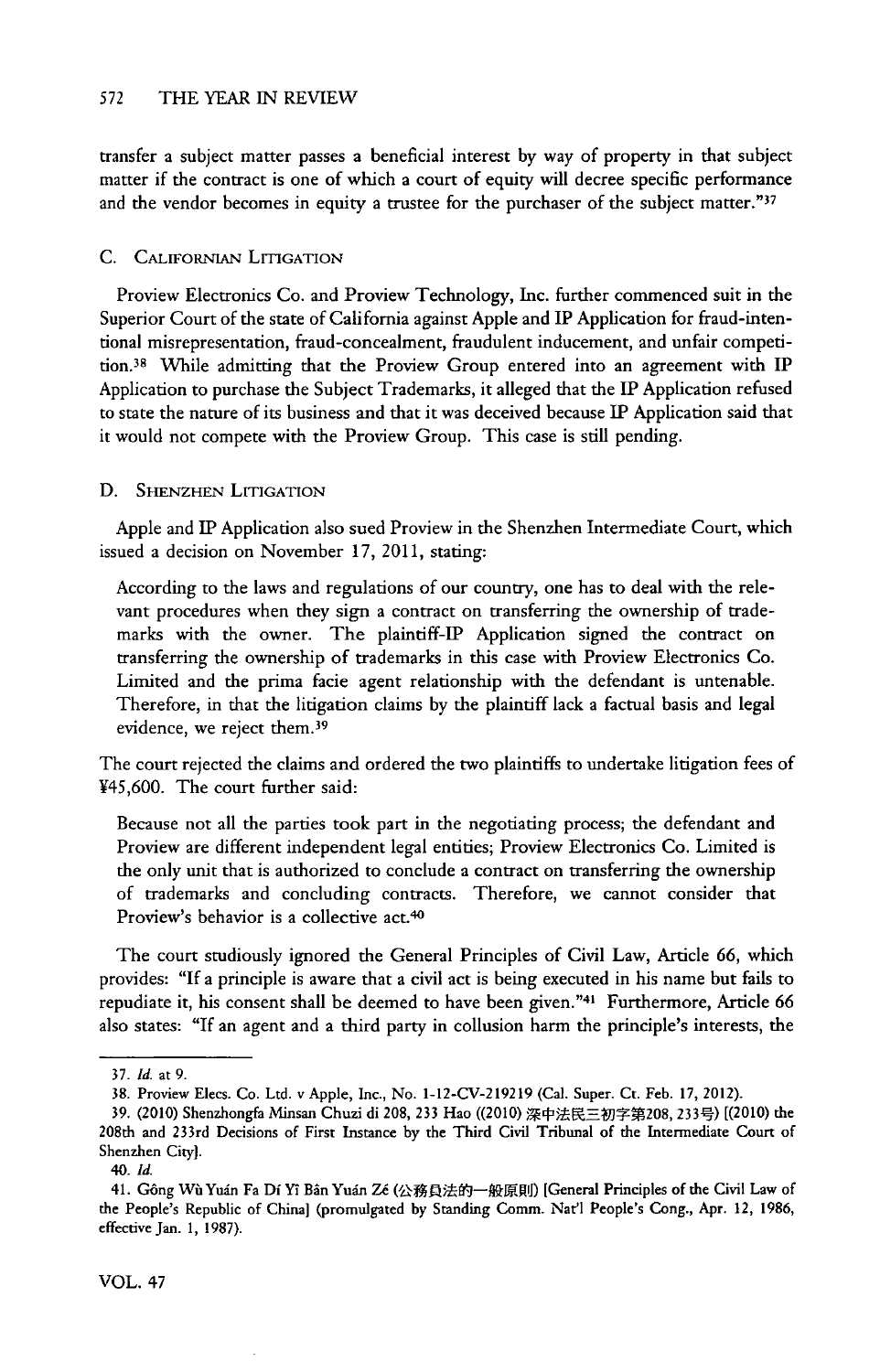agent and the third party shall be held jointly liable."<sup>42</sup> In addition, the Contract Law, Article 49 states:

Where the person lacking agency authority, acting beyond his agency authority, or whose agency authority was extinguished, concluded a contract in the name of the principle, if it was reasonable for the other party to believe that the person performing the act had agency authority, such act of agency is valid.<sup>43</sup>

Nevertheless, the court further held:

Besides the above, as to the issue of the plaintiffs' application for litigation claims for compensation from the defendants; firstly, the dispute of trademark ownership is a case concerning ownership affirmation, in which one cannot assert compensation at the same time. Thus, the litigation claims **by** the plaintiffs lack a factual basis and legal evidence, to which this court can offer no support.<sup>44</sup>

The court cited no law when holding that the plaintiffs, IP Application and Apple, could not claim compensation for breach of warranty and breach of contract in a case where there was a dispute as to an ownership of trademarks-nor does such law exist.

#### **E.** SHANGHAI **LITIGATION**

Proview Shenzhen commenced suit in Shanghai to prevent Apple from using the iPad mark. The Shanghai Court's preliminary decision rejected Proview Shenzhen's application, pointing out that the Guangdong **High** Court was handling the matter.

#### F. **Huizuou LrnGATION**

Litigation also was commenced in Huizhou in the case entitled *Proview Technology Co., Ltd. (Shenzhen) v. Jiabua Branch in Huizhou of Shenzhen Shundian Chain Co., Ltd., and the Third Party Apple Trade Co., Ltd.,45* for trademark infringement. Here, Apple was accused of selling iPads through an agent. The court said:

We consider the trademark used **by** iPad **.** . **.** the same as the plaintiffs [Proview's] registered trademark which defendant used without the plaintiffs permission. This act infringes the first and the second section of the Trademark Law **...** Article *52.*

<sup>42.</sup> *Id.*

<sup>43.</sup> Zhông Huá Rén Mín Gòng Hé Guó Hé Tong Fa (中華人民共和國合同法) [Contract Law of the People's Republic of China] (promulgated **by** the Standing Comm. Nat'l People's Congress, Mar. **15, 1999,** effective Oct. **1, 1999).**

<sup>44.</sup> Shenzhen Intermediate Court, supra note **33.**

<sup>45.</sup> Wéi Guân Kç Jì (Shçn Zhèn) You Xiàn Gông Sî Sù Shçn Zhèn Shì Shùn Diàn Lián Suo Gu Fèn You Xin G6ng Si Hui Zh6u JiS Hud Fqn *Dian* **Di** Sin Rtn Ping Guo Dian Nao Mao Yi (Shang Hai) You Xidn Gông Sî Qîn Fàn Shâng Biâo Zhuân Yòng Quán Jiû Fçn An

<sup>(</sup>唯冠科技 (深圳) 有限公司诉深圳市颐电连锁股份有限公司惠州家华分店、第三人苹果电脑贸易 (上海)

有限公司侵犯商标专用权纠纷案]) [Proview Tech. (Shenzhen) Co. Ltd. v. Shenzhen Shundian Chain Joint Stock Co. Huizhou Jia Hua Branch Store, Third Person Apple Computer Trading (Shanghai) Co. Ltd.] (Intermediate People's Ct. of Shenzhen City, Guangdong Province, Nov. **17,** 2011) (China); (2011) E AREnj g2719 (2011) Huizhongfa Minsan Chuzi di **271** Hao, (2011) the 271st Decision of First Instance **by** the Third Civil Tribunal of the Intermediate Court of Huizhou City.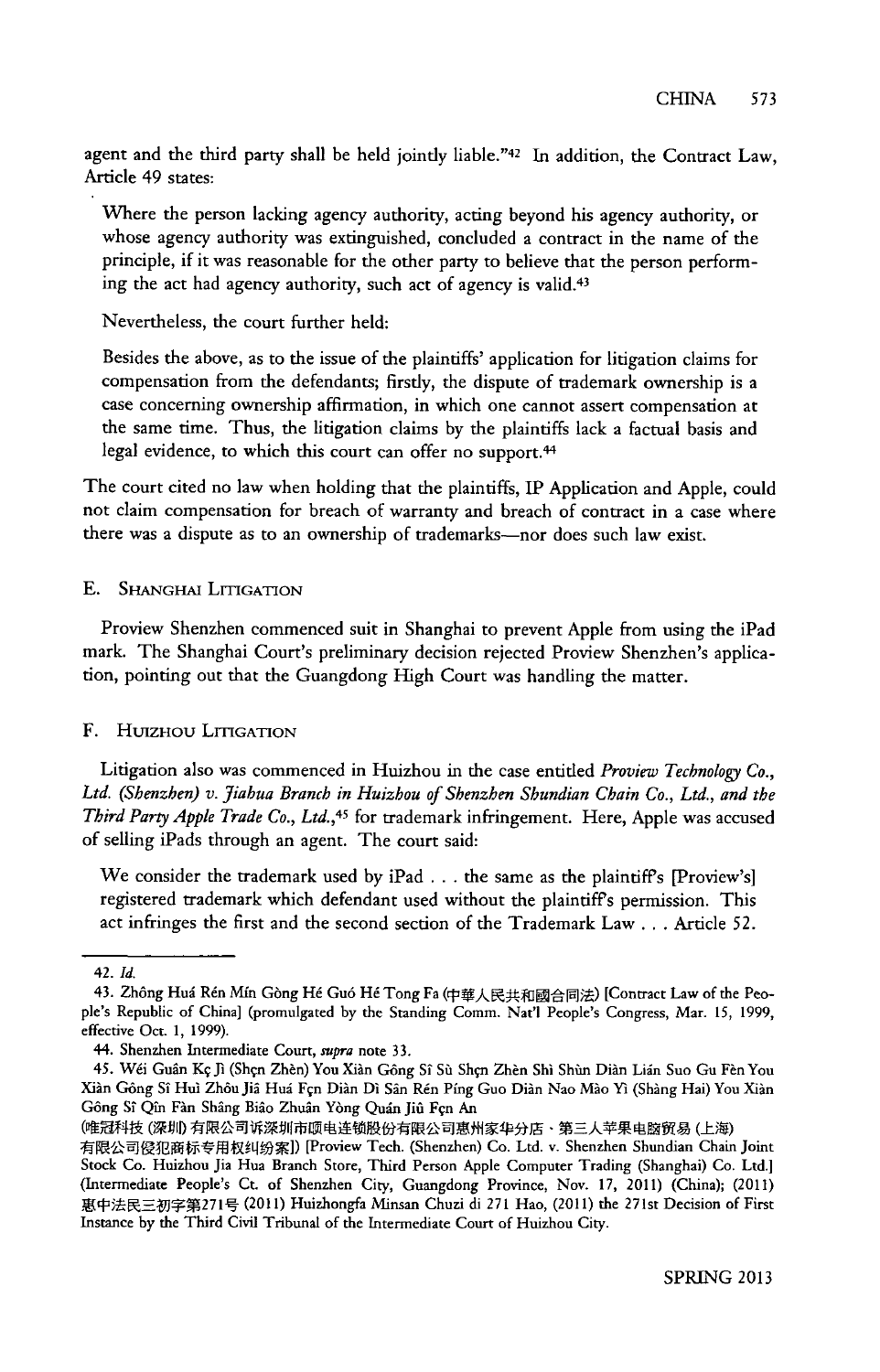The defendant's sales of products **.** . **.** and the selling authorized **by** the Third Party infringe the plaintiff's exclusive right to use its registered trademark. When Shenzhen Shundian Chain Co., Ltd. signed an agreement with the Authorized Retailer of Apple in China with the Third Party, they did not review whether the Third Party had obtained the exclusive right to use the registered trademarks for the products. The defendant's defense is only based on the evidence they submitted, the agreement of the Authorized Retailer of Apple in China. Although this evidence demonstrates that it is the Third Party who supplies the involved products in this case, the defendant offers no evidence to show that when they sold the product, they acted after reviewing all procedures. Therefore, the third section of the Trademark Law, Article *56* does not exempt the defendant from liability for compensation. The Third Party thinks that they have the exclusive right to use the involved trademark and asserts that they did not infringe the plaintiffs exclusive right to use a registered trademark<sup>46</sup>

But the Third Party did not provide any corresponding valid evidence to support its assertion. Interpreting Article 2 of the Several Regulations on Evidence of Civil Procedure of the Supreme People's Court, the court held that it should be the defendant and the Third Party who undertake the unfavorable consequences of their inability to provide evidence.47 Therefore, the defendant and the Third Party should have ceased their infringement promptly and compensated the plaintiff for its loss. Considering that the plaintiff did not make litigation claims against the Third Party, and that the defendant did not put forward any explicit assertions as to infringement liability, this court did not put infringement liability on the Third Party. According to the first section of the Trademark Law, Article **56,** and the second paragraph of The Explanation of Several Problems of the Applicable Laws on the Trial of Civil Disputes **by** the Supreme People's Court, Article **16,** the court confirmed the defendant should compensate the plaintiff in the amount of **Y7,580** as the reasonable expense for restraining the act of infringement.48

Mr. Yang was found bankrupt on August 2, 2010, and his companies lack funds to satisfy any judgment.<sup>49</sup>

In the author's view, the refusal of the Shenzhen Intermediate Court to allow IP **Appli**cation and Apple to sue Proview for damages in the Shenzhen case is absurd. The suit against Proview Technology (Shenzhen) Co., Ltd. and other Proview companies may well have resulted in substantial damages for breach of warranty and breach of contract. Ultimately, enforcement of the damages award could have been made against the iPad Rele-

*<sup>46.</sup> Preview Tech. (Shenzben) Co. Ltd., supra* note 45.

<sup>47.</sup> Zuì Gâo Rén Mín Fa Yuàn Guân Yú Mín Shì Sù Sòng Zhèng Jù Dí Guî Dìng

<sup>(</sup>最高人民法院關於民事訴訟證據的規定) [Provisions of the Supreme People's Court on Evidence in Civil Proceedings] (promulgated **by** the Supreme People's Court, Dec. *21, 2001,* effective Apr. **1,** 2002).

*<sup>48.</sup> Preview Tech. (Shenzben) Co. Ltd., supra* note 45.

*<sup>49.</sup> See China to Fix Copyright Law Draft Amendment, supra* note **3,** at **3, 6-7;** Fi Bing Chan *Wu* Bao Xian Gu Fèn You Xiàn Gông Sîg, Wéi Guân Kç Jì (Shen Zhèn) You Xiàn Gông Sî

<sup>(</sup>富邦产物保险股份有限公司, 唯冠科技 (深圳) 有限公司) [Fubang Prop. Ins. Joint Stock Co. v. Proview **Tech. (Shenzhen) Co. Ltd.]; (2012) Yuegaofa Min'erpo Zhongzi Di 3 Hao ((2012)** 3 [(2012) the Third Decision of Last Result from the Second Civil Tribunal for Bankruptcy of the Guangdong **High** Court]. *See also* Doris Li, *"iPad" Is in Danger,* **CHINA** *IP* (July 4, 2012), http-/www.chinaipmagazine. com/en/journal-show.asp?id=833.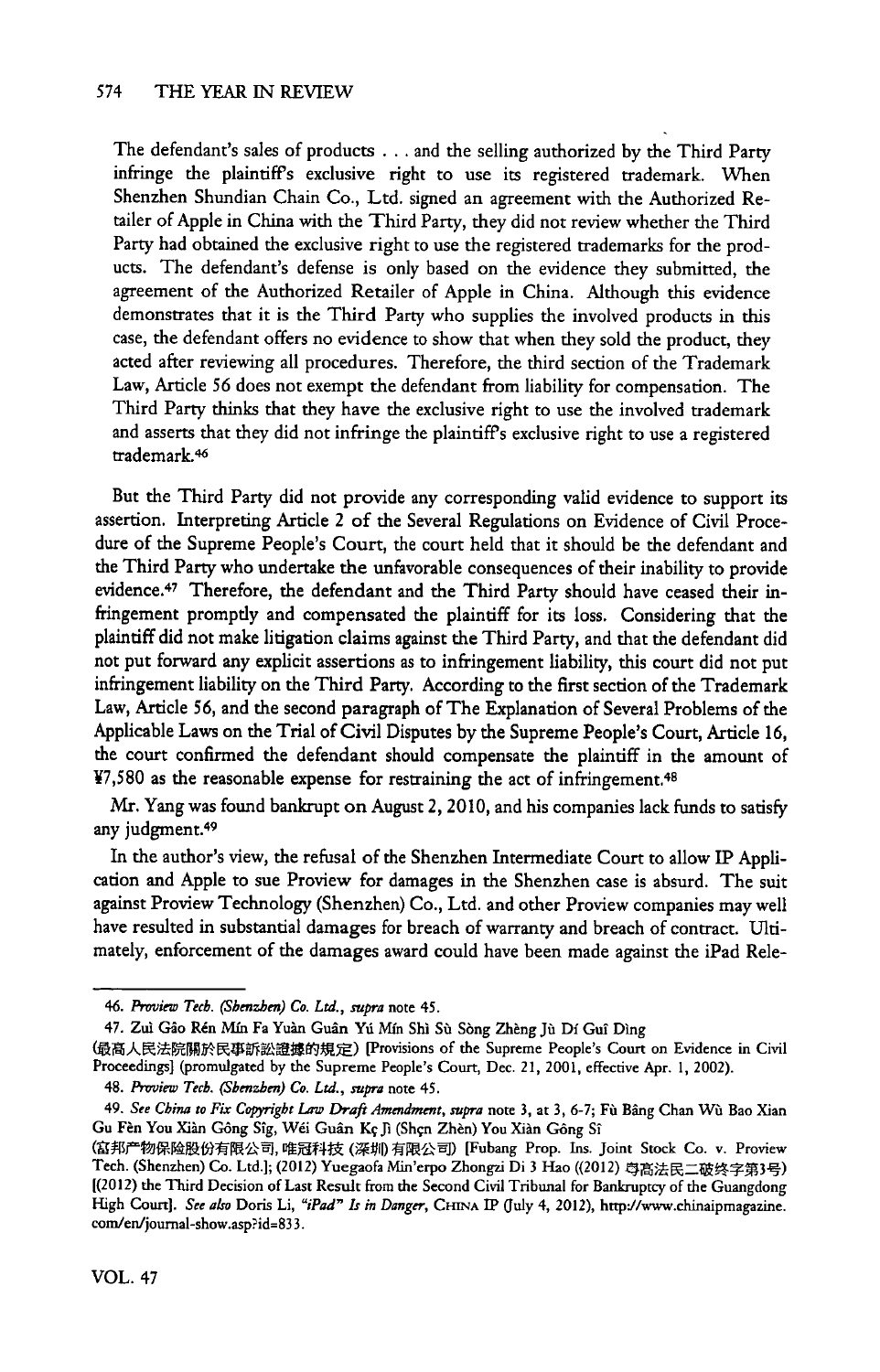vant Trademarks, perhaps the only asset of the relevant Proview companies, which the court could then transfer to IP Application. The action of the Intermediate Court in Guangdong in requiring an additional **US \$60** million from Apple and IP Application for the Relevant Trademarks they had already purchased for **£35,000** from Proview, appears to be an abuse of authority.50

## **IV.** China, Japan, **and South Korea Trilateral Investment Agreement\***

On May **13,** 2012, after thirteen rounds of formal negotiations and a series of informal consultations that have taken place since **2007,** the Agreement Among the Government of Japan, the Government of the Republic of Korea, and the Government of the People's Republic of China for the Promotion, Facilitation, and Protection of Investment (the Agreement) was formally signed in Beijing.<sup>51</sup>

The Agreement is the first legal document and institutional arrangement of milestone significance that looks to boost and protect cross-border investments among the three states. The Agreement intends to provide a more stable, equitable, and transparent investment environment for investors from territories of the contracting parties to facilitate cooperation, development, and prosperity. The Agreement is a significant step toward a free trade agreement among the states.

The Agreement includes twenty-seven articles and an additional protocol covering substantive investment protections, such as expropriation and compensation, fair and equitable treatment, full protection and security, national treatment, and most-favored nation treatment, as well as provisions addressing transfers, subrogation, settlement of investment disputes, security exceptions, temporary safeguard measures, and denial of benefits.

The Agreement adopted certain high-level substantive investment protection provisions based on the U.S. Model BIT (2004)<sup>52</sup> and perfected certain key provisions from existing bilateral investment treaties (BITs) signed between China, Japan, and the Republic of Korea (ROK).

## **A. UPDATES** ON THE DEFINITION OF **INVESTMENT**

One significant change made to the Agreement from the prior BITs was updating the definition of "investment," bringing it more in line with the **U.S.** Model BIT (2004). The Agreement and prior BITs both define "investments" on an "asset" basis; namely, the term "investments" is defined as every kind of asset complying with specific conditions or criteria. But the Agreement's definition takes "investment characteristics" (including the com-

**<sup>50.</sup>** Not coincidently, the **High** Court's action was potentially to the benefit of certain creditors of Proview, including China Minsheng Bank Co., who in March 2010 received an asset preservation order over the Trademarks.

**<sup>\*</sup>** Jianwen Huang, an attorney with King **&** Wood Mallesons.

*<sup>51.</sup>* Agreement among the Government of Japan, the Government of the Republic of Korea and the Government of the People's Republic of China for the Promotion, Facilitation and Protection of Investment (May 2012) [hereinafter Jap.-China-ROK Agreement], *available at bttp://ww.meti.gojp/policy/trade-polity/epa/ pdf/CJK%28English%29.pdf*

*<sup>52.</sup> See* 2004 Model BIT Treaty Between the Government of the United States of America and the Government of [Country] Concerning the Encouragement and Reciprocal Protection of Investment, 2004, *available* at http://www.state.gov/documents/organization/1 **17601 .pdf.**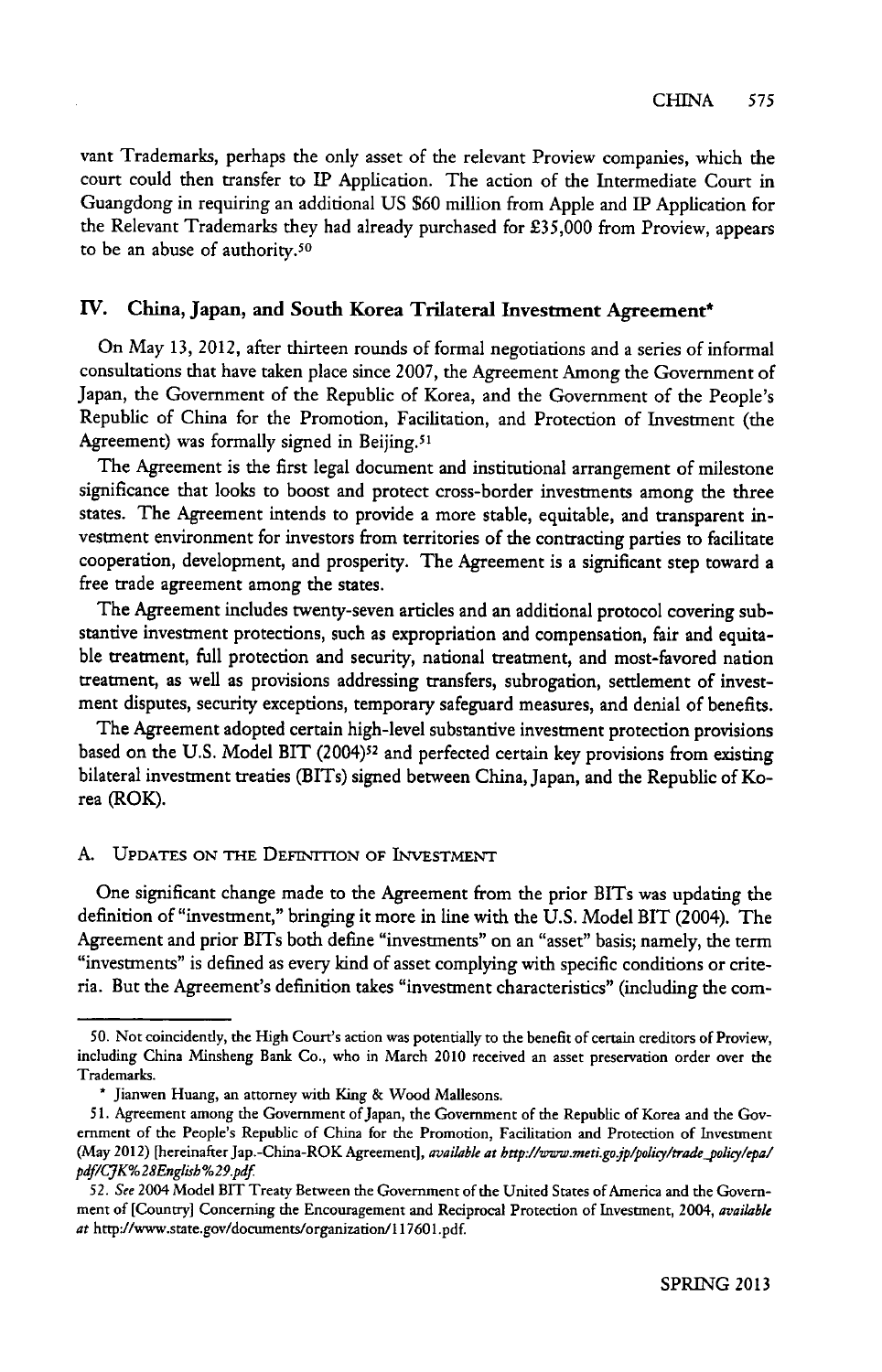mitment of capital or other resources, the expectation of gain or profit, or the assumption of risk) as the criterion for the investment assets other than those "in accordance with/not in violation of the laws and regulations of the host country" under the prior BITs between China and Japan/ROK.53

#### B. IMPROVED **INVESTMENT** TREATMENT PROVIDED **TO INVESTORS**

The Agreement provides investors with high-level national treatment and most-favored nation treatment to a great extent involving investment activities, access to the courts of justice, and compensation for losses or damages due to armed conflict or a state of emergency. But regarding said compensation for losses or damages, the BIT between China and Japan only provides investors with most-favored-nation treatment (without national treatment).

The Agreement has set out requirements for the parties to improve **its** treatment of investments and to build a fair and equitable investment environment through other specific measures. Such measures include progressively removing all non-conforming measures excluding national treatment, facilitating the procedures for entry of personnel conducting investments, and creating other favorable conditions for investors to make investments.

## **C. PREVENTION AND** GUARANTEE **MEASURES TO** *INVESTMENT* **RISKS**

Since investors generally face more legal and political risks in cross-border investments than in inbound investments, the Agreement includes different kinds of measures for reducing such investment risks. The Agreement specifically provides that the contracting parties shall make **its** laws, regulations, and basic information of competent authorities responsible for such laws and regulations publicly available, and respond to specific questions and provide information that might materially affect the interests of the investors. It also prescribes strict conditions and compensation measures for expropriation and nationalization, as well as free transfers relating to investments.

#### **D. INCREASED PROTECTION OF INTELLECTUAL PROPERTY RIGHTS**

Under the Agreement, no contracting party shall, in **its** territory, impose unreasonable or discriminatory measures on investments **by** investors of another contracting party concerning performance requirements on export or transfer of technology. Meanwhile, each contracting party shall protect intellectual property rights in accordance with **its** laws and regulations, establish and maintain transparent intellectual property rights regimes, and promote cooperation and communication among the contracting parties in the intellectual property field under the existing consultation mechanism.

Intellectual property protection and transparency of the regulatory environment has always been one of the main concerns of the Japanese and ROK investors in China. Little or no intellectual property protection provisions are present among the **BITs** between China and Japan or the ROK. The Agreement addresses this concern **by** specifying that **it**

**<sup>53.</sup> Jap.-China-ROK Agreement,** *supra* **note 51.**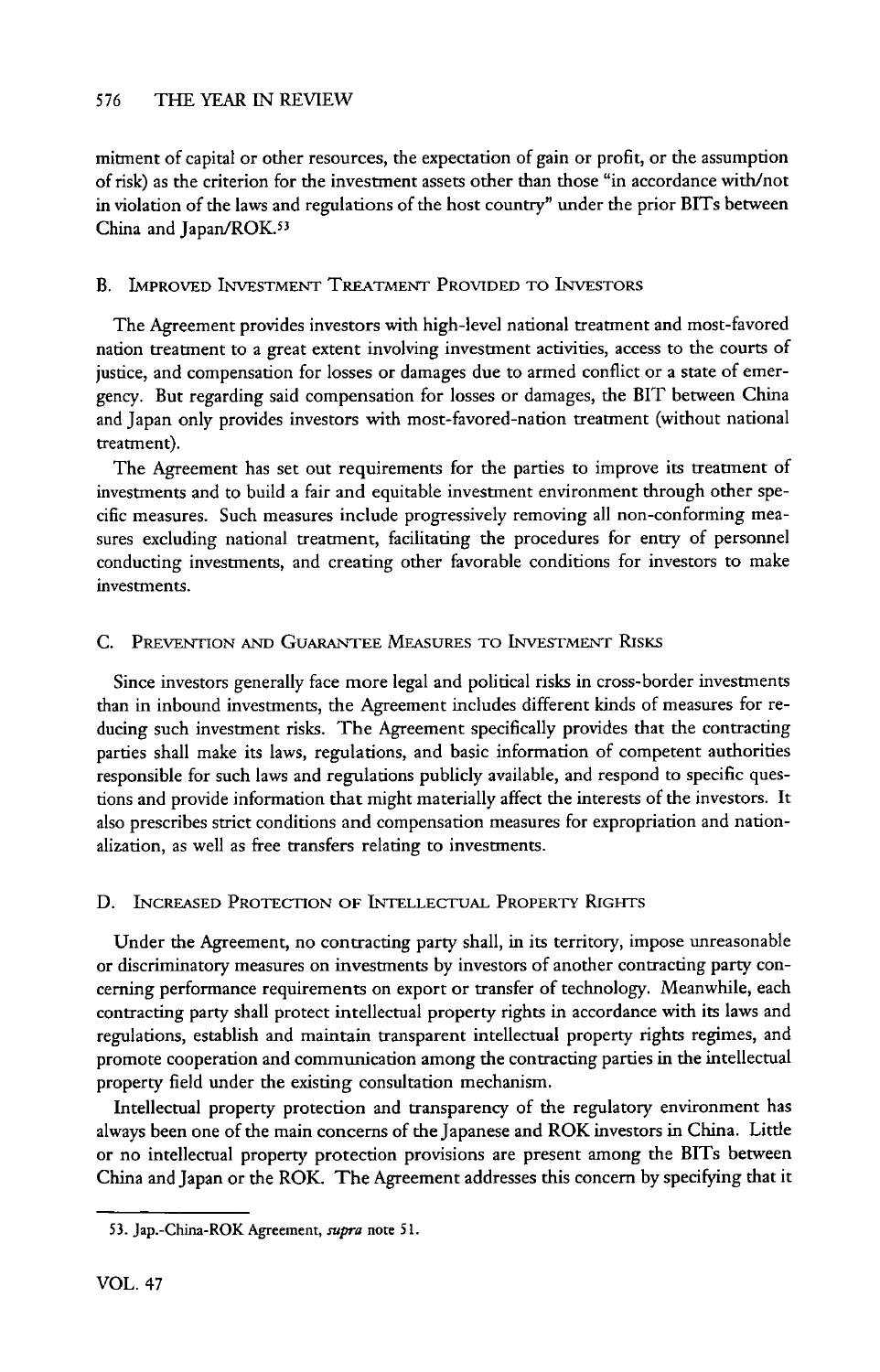will make the regulation requirements more available to investors and promote the protection level of intellectual property to effectively prevent technology losses.

## **E.** COMPREHENSIVE **SAFEGUARDS FOR INVESTOR RIGHTS TO SETTLE INVESTMENT DISPUTES**

Under the Agreement, if any dispute between a contracting party and an investor of another contracting party has incurred losses or damages **by** reason of, or arising out **of,** an alleged breach of any obligation of the former contracting party under the Agreement and cannot be settled amicably through consultation, the investor may submit the dispute to a competent court or international arbitration. This is an improvement on the investorstate dispute settlement provisions of the BIT between China and Japan, which allows disputes concerning the amount of compensation for expropriation and nationalization to be submitted for international arbitration.

Under the Agreement, Chinese and Japanese investors investing in the territory of the other contracting party will be afforded more comprehensive dispute settlement avenues or at least a more powerful bargaining chip during negotiations with the host state.

**A** more expansive investment dispute settlement provision will be a powerful legal weapon for investors, especially Chinese investors who are engaging in more outbound investments and are unfamiliar with the safeguarding of their rights.

## F. **FURTHER ATrENTION TO THE INTERESTS OF THE HOST STATES**

The Agreement provides various investment protection exceptions to safeguard the reasonable interests of the host state, e.g., each contracting party may take any measures that **it** considers necessary for the protection of its essential security interests under specific conditions and may take temporary safeguard measures in the event of serious balance-ofpayments and external financial difficulties.

But before the Agreement can come into force and effect, **it** still requires the completion of certain necessary internal procedures within each contracting party as well as the appropriate handling of sensitive political and economic relationships among the contracting parties and other relevant supporting measures that need to be made.

#### V. Arbitration Developments\*

## **A. CHINA INTERNATIONAL ECONOMIC AND TRADE ARBITRATION COMMISSION** (CIETAC)

In February 2012, **CIETAC** adopted a revised version of **its** institutional rules, which came into effect on May **1,** 2012 (the 2012 Rules). The changes introduced **by** the 2012 Rules aim to bring **CIETAC** arbitrations into line with international standards and to ensure that **it** remains competitive among other international arbitration centers.

Provided below are some of the key amendments in the 2012 Rules:

**<sup>\*</sup> Brenda** Horrigan and Tracy (Min) Wu, attorneys at Herbert Smith Freehills LLP.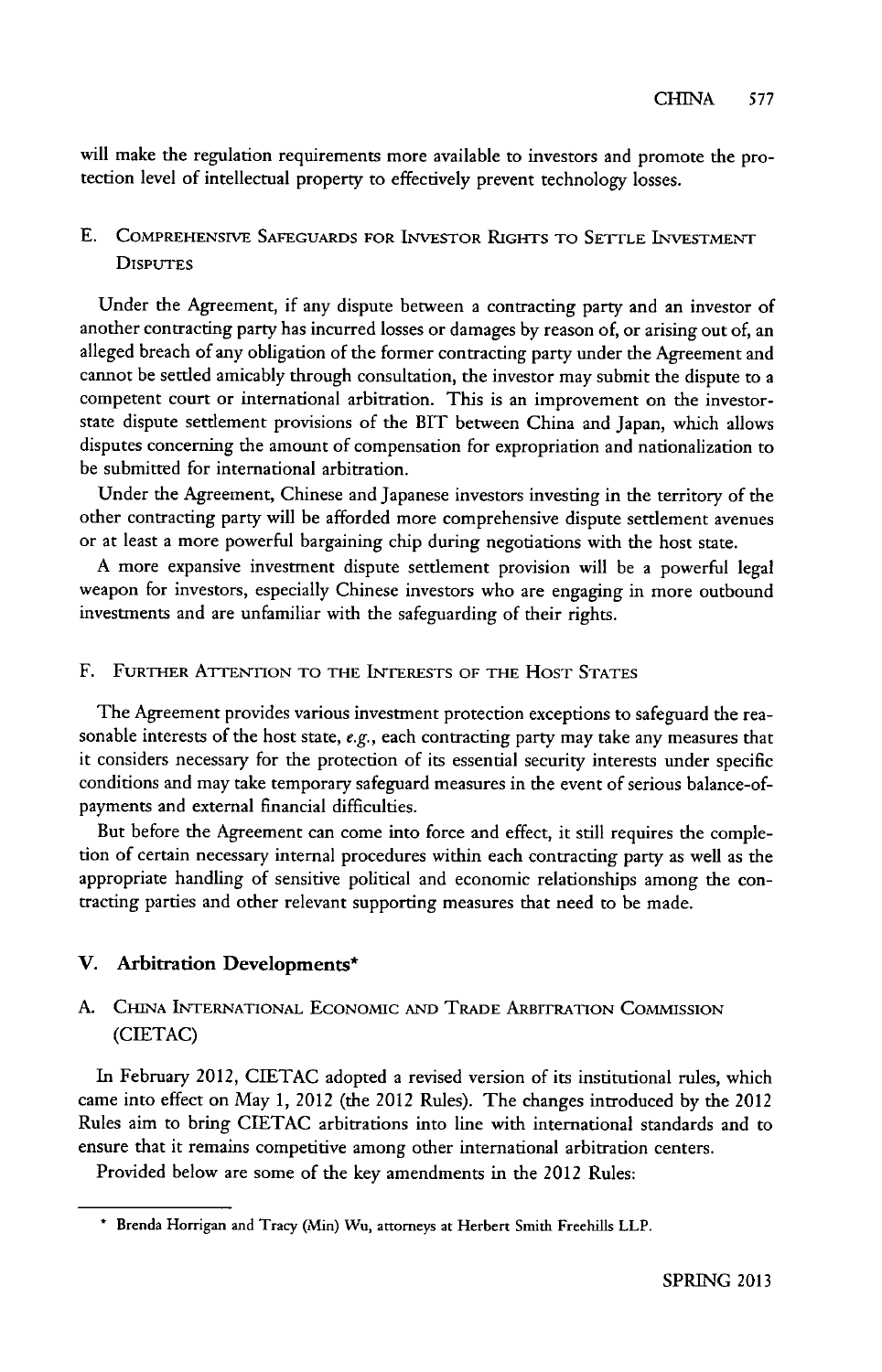- **(1) CIETAC** arbitral tribunals have power to grant interim measures in certain circumstances;<sup>54</sup>
- *(2)* Expert witnesses are required to give oral evidence at the request of either party and with the approval of the tribunal;<sup>55</sup>
- **(3) CIETAC** arbitrations can be consolidated, with consent from all parties;<sup>56</sup>
- (4) **CIETAC** may specify a seat outside mainland China where the parties have not agreed or the parties' agreement is ambiguous (previously, proceedings could only be seated within mainland China);<sup>57</sup>
- (5) CIETAC may administer arbitrations under the rules of other arbitral institutions;<sup>58</sup>
- **(6)** CIETAC is free to determine the language where the parties are silent (previously, the default language was Chinese);<sup>59</sup>
- **(7) If** the arbitration clause does not specify which **CIETAC** sub-commission is to administer the proceedings, **CIETAC** Beijing will administer the arbitration (previously, if the clause was silent the claimant had the option to submit the case for arbitration **by CIETAC** Beijing or **by** the Shanghai or South China (Shenzhen) subcommission);<sup>60</sup> and
- **(8)** In multi-party appointment of arbitrators, if either the claimants or respondents fail to jointly nominate an arbitrator, CIETAC will appoint the entire tribunal.<sup>61</sup>

On April **30,** 2012, the day before the 2012 Rules were to come into force, **CIETAC** Shanghai declared itself an independent arbitral institution with independent jurisdiction, establishing its own set of arbitration rules and panel of arbitrators.62 **CIETAC** Shenzhen followed suit, and an internal conflict between **CIETAC** Beijing and the Shanghai and Shenzhen sub-commissions has been ongoing for several months.

On August **1,** 2012, **CIETAC** Beijing issued a statement suspending its authorization for the Shanghai and Shenzhen sub-commissions to accept and administer arbitrations, and requiring parties who had agreed to arbitrate before these sub-commissions to submit their disputes to **CIETAC** Beijing instead. <sup>63</sup>

In response, on August 4, 2012, the CIETAC Shanghai and Shenzhen sub-commissions (the latter of which recently changed its name to Shenzhen Court of International Arbitration **(SCIA))** jointly published an announcement that declared **(1)** the sub-commissions have been independent arbitration entities since their establishment; (2) the so-called "sus-

<sup>54.</sup> Zhông Guó Guó Jì Jîng Jì Mào Yì Zhòng Cái Wìi Yuán Huì Zhòng Cái Yuán

<sup>(</sup>中國國際經濟貿易仲裁委員會仲裁員) [China International Economic and Trade Arbitration Commission (CIETAC) Arbitration Rules] (adopted **by** the China Council for the Promotion of International Trade/ China Chamber of International Commerce, Feb. **3,** 2012, effective May **1,** *2012), available at* http://www. cietac.org/index.cms.

*<sup>55.</sup> Id.* art. 42.3.

*<sup>56.</sup> Id.* art. **17.2.**

*<sup>57.</sup> Id.* art. **7.2.**

**<sup>58.</sup>** *Id.* art. 4.3.

*<sup>59.</sup> Id.* art. **71.1.**

**<sup>60.</sup>** *Id.* art. **2.6.**

*<sup>61.</sup> Id.* art. **27.3.**

*<sup>62.</sup> Announcement of China International Economic and Trade Arbitration Commimion Shanghai Commission,* **CIETAC** (Apr. **30,** 2012), http-//www.cietac-sh.org/Untitled-7.aspx.

*<sup>63.</sup> China International Economic and Trade Arbitration Commission Announcement on the Administration of Cases Agreed to be Arbitrated by CIETAC Shanghai Sub-Comminion and CIETAC South China Sub-Commission,* CIETAC (Aug. **1,** 2012), http-//www.cietac.org/index/news/477bc3110798bf7f001.cms.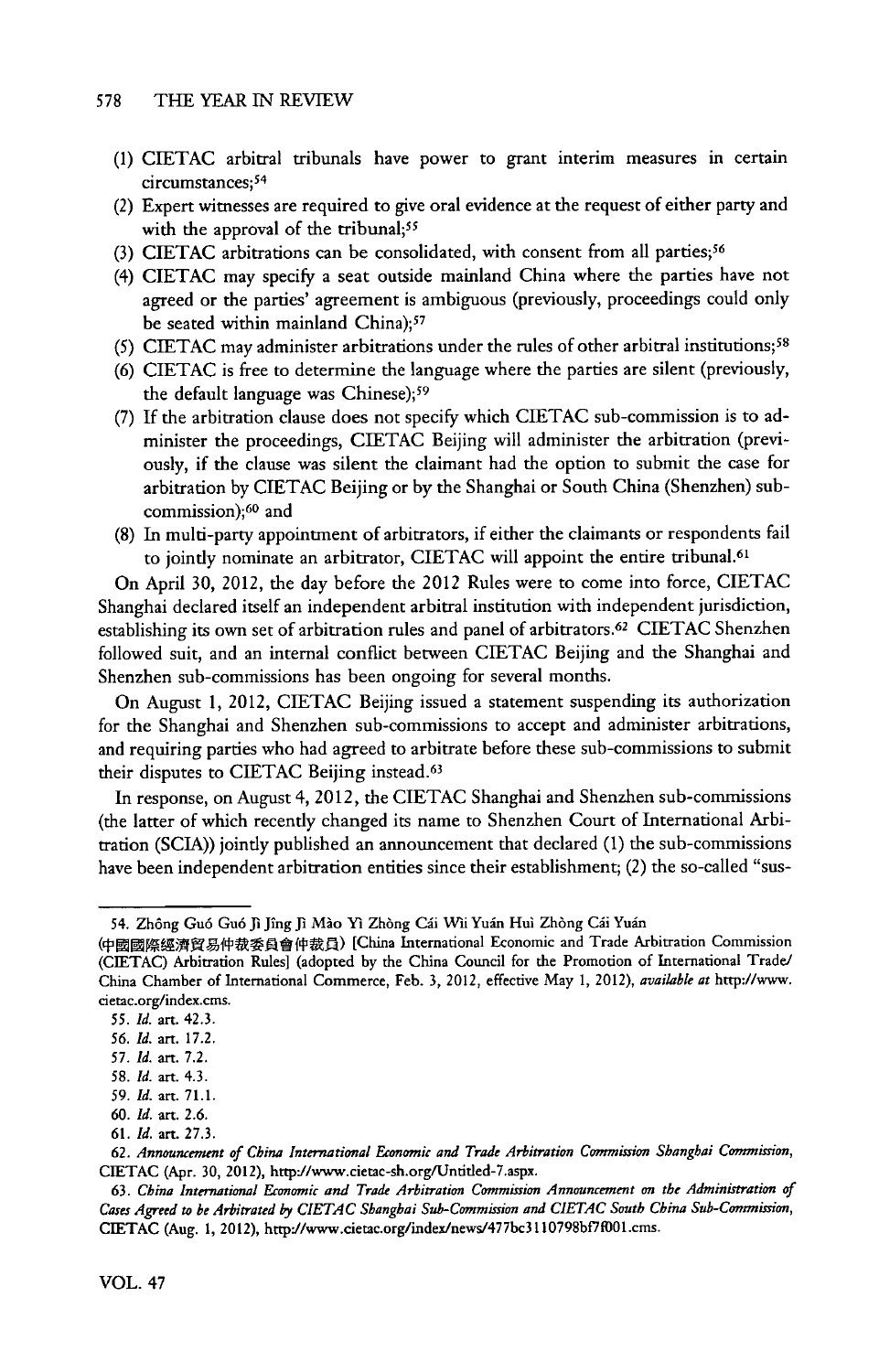pension of authorization" **by CIETAC** Beijing had no legal ground and no binding effect on them or relevant parties; and **(3)** CIETAC Shanghai and SCIA will continue to accept and administer cases submitted to them.64 On August **31,** 2012, **CIETAC** Shanghai and SCIA published a further joint announcement in the Legal Daily reiterating their position.<sup>65</sup>

In November 2012, the Secretariat of CIETAC Beijing commented on the dispute,<sup>66</sup> and then on December **31,** 2012 **CIETAC** Beijing issued a statement in which it (i) reiterated its position that **CIETAC** Shanghai and **SCIA** were acting unlawfully, (ii) terminated the authority of those bodies to accept arbitrations under the **CIETAC** Rules, and (iii) directed affected parties to submit their disputes to **CIETAC** Beijing. **CIETAC** Shanghai and SCIA have ignored these instructions and announced on January **29, 2013** that disputes under agreements calling for arbitration **by** the Shanghai or Shenzhie sub-commissions should now be referred to the new **CIETAC** Shanghai and SCIA entities.

This issue continues to develop and could change rapidly. As such, it is difficult to predict the outcome, and it is ultimately up to Chinese regulators to resolve the dispute.

Until clarification, the likelihood of jurisdictional challenges and problems with enforcement in relation to cases submitted to **CIETAC** Shanghai or **SCIA** is greatly increased. Accordingly, for the time being, parties are recommended to select **CIETAC** Beijing and to state so expressly in their arbitration clause/agreement. Parties that have previously entered into arbitration agreements referring disputes to the **CIETAC** Shanghai or **CIETAC** South China sub-commission may consider amending those agreements to refer to **CIETAC** Beijing before a dispute arises.

#### B. **AMENDMENTS** TO THE CIvIL PROCEDURE LAW

As noted above, the recently amended CPL will come into force on January **1, 2013.** These amendments introduce several important changes to the domestic and foreign-related arbitration regimes in Mainland China.

The new CPL will permit applications directly to PRC courts for pre-arbitration evidence and asset preservation in domestic/foreign related arbitrations seated in China. These measures are referred to in mainland China as "Conservatory Measures" (保全措施).<sup>67</sup> Under the current regime, parties must wait until after the commencement of the arbitration before they can apply for such orders.

The new CPL also narrows the scope for challenges to domestic awards at the enforcement stage.<sup>6</sup> 8 Under the new CPL, PRC courts can refuse to enforce domestic arbitration

**68.** *Id.* **art. 236.**

*<sup>64.</sup> Joint Statement of CIETAC Shanghai Commission and CIETAC South China Commission on CIETAC'sAdministrative Announcement,* **CIETAC** (Aug. **4,** 2012), http://www.cietac-sh.org/Untited-16.aspx.

*<sup>65.</sup> China International Economic and Trade Arbitration Commission Shanghai Branch and China International Economic and Trade Arbitration Commission South China Sub joint Announcement,* **LEGAL DAILY** (Aug. **30, 2012),** http://www.sccietac.org/upload/20120831/2012831\_1346383374400.pdf.

<sup>66.</sup> CIETAC Speaks Out on a Year of Turmoil: Interview, CHINA L. & PRAC. (Nov.-Dec. 2012), http://www. chinalawandpractice.com/Article/3112324/ChanneV203650/CIETAC-speaks-out-on-a-year-of-turmoil-interview.htmi.

**<sup>67.</sup>** Zh6ng Hui R6n Min Gbng **H6** Gu6 Min Shi **Si** Sbng Fa ( [Civil Procedure Law] (promulgated **by** the Standing Comm. Nat'I People's Cong., Aug. **31,** 2012, effective Jan. **1,** *2013),* 2012 **STANDING CoMm. NAT'L PEOPLE'S CONG.** GAZ. **101, art. 81** (China).